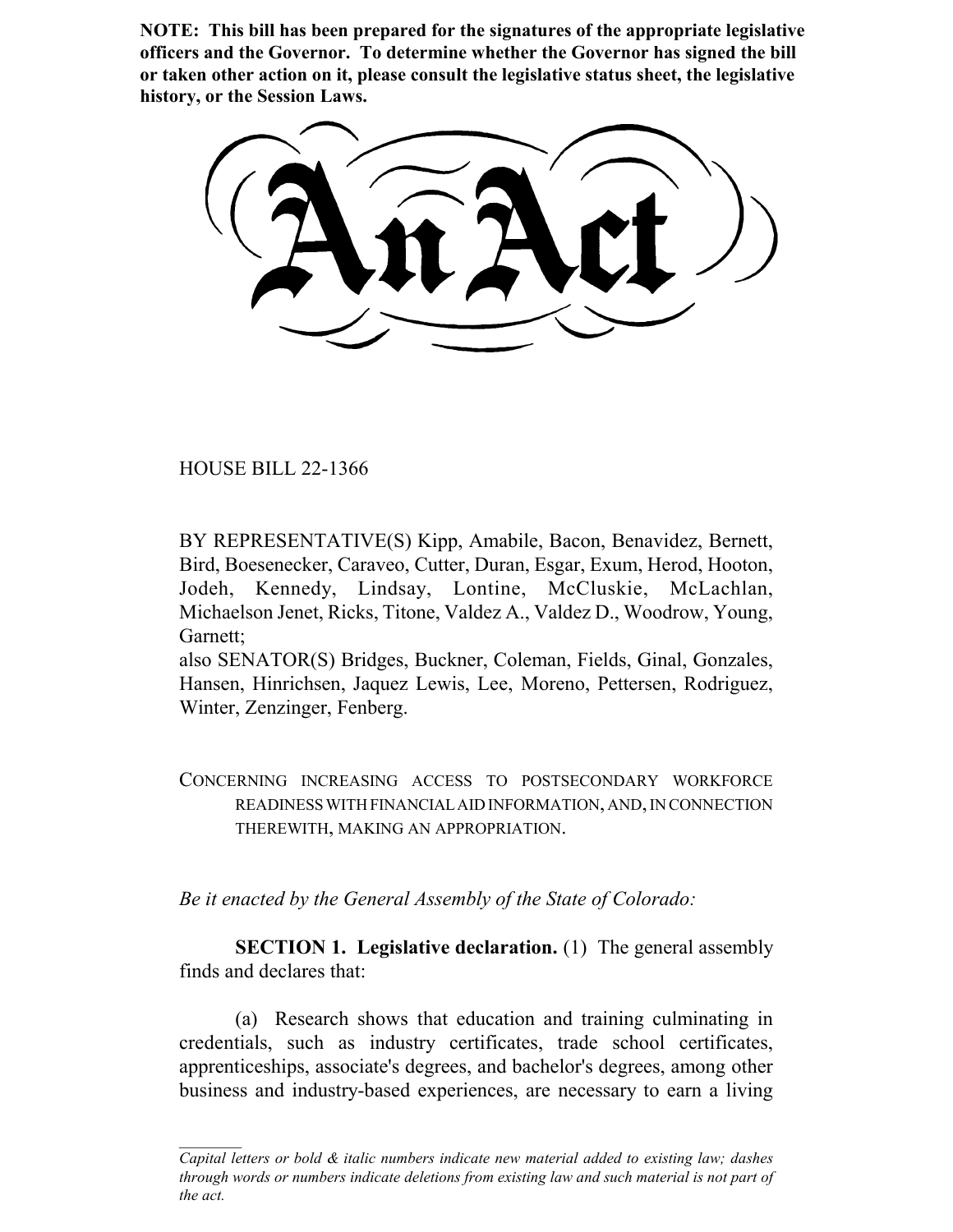wage in Colorado. Completion of the federal or state financial aid applications are key components of understanding how additional education beyond high school can be financially supported. Completion of federal or state financial aid applications supports access to these career pathway options, as they are vehicles to support paying for tuition, fees, equipment, and other expenses associated with additional training beyond high school.

(b) An understanding of how to access these career-aligned resources and supports is integral to navigating training and education resources for students and families. Financial literacy education and Colorado's individual career and academic plan can help families understand how to obtain federal or state financial aid to support students in pursuing additional education and career training.

(c) Research shows that students and families who do not complete financial aid forms do so for one or more of the following reasons:

(I) (A) Students and families are unaware of the true cost of attending postsecondary options and the resources available to pay for education and training that might be available by federal or state financial aid forms; or

(B) A false belief that grants or scholarships are unavailable based on family resources and income levels;

(II) Students and families often do not have the required tax information available due to individual or family circumstances or needed support to acquire that information or fill out complex forms, which leads to students not completing and submitting federal financial aid or state financial aid documents; and

(III) Students and families fear incurring debt for postsecondary education because of the potential difficulty in paying back those loans;

(d) In 2023, the free application for federal student aid will be simplified, reducing the number of questions from 100 to 30 and reducing the financial information needed through the federal "FAFSA Simplification Act";

(e) More broadly, Colorado students have the opportunity to

PAGE 2-HOUSE BILL 22-1366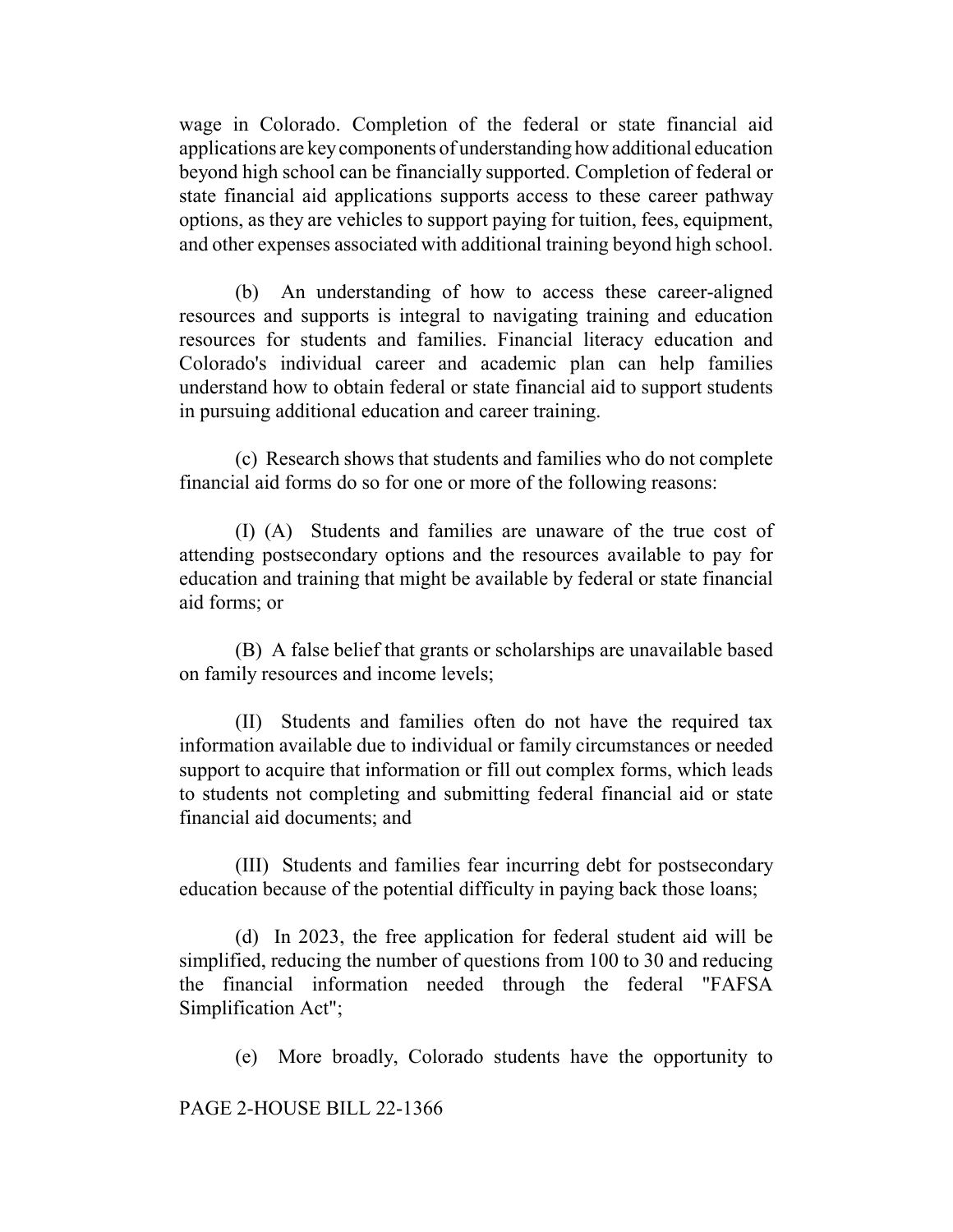magnify the impact of state investments in higher education by accessing federal dollars to pursue postsecondary education and a credential of value to enhance income earning potential. It is estimated that more than \$30 million in federal resources could be leveraged each year by Colorado students completing federal and state financial aid applications.

(f) Completing federal and state financial aid applications requires support among students and their families, K-12 college and career readiness programs, and higher education institutions for academic and workforce training.

**SECTION 2.** In Colorado Revised Statutes, **add** 22-7-1015.5 as follows:

**22-7-1015.5. Postsecondary, workforce, career, and education grant program - created - application - criteria - awards appropriation - repeal.** (1) THERE IS CREATED IN THE DEPARTMENT OF EDUCATION, REFERRED TO IN THIS SECTION AS THE "DEPARTMENT", THE POSTSECONDARY, WORKFORCE, CAREER, AND EDUCATION GRANT PROGRAM, REFERRED TO IN THIS SECTION AS THE "GRANT PROGRAM", TO AWARD GRANTS TO LOCAL EDUCATION PROVIDERS TO IMPROVE THE POSTSECONDARY OPTIONS AVAILABLE TO STUDENTS AND TO INCREASE THE NUMBER OF STUDENTS COMPLETING THE FREE APPLICATION FOR FEDERAL STUDENT AID, REFERRED TO IN THIS SECTION AS "FAFSA", AND THE COLORADO APPLICATION FOR STATE FINANCIAL AID, REFERRED TO IN THIS SECTION AS "CASFA". EACH GRANT HAS A TERM OF THREE YEARS BEGINNING IN THE 2022-23 STATE FISCAL YEAR. IN MAKING A GRANT AWARD, THE DEPARTMENT SHALL SPECIFY THE AMOUNT OF EACH GRANT.

(2) THE DEPARTMENT SHALL DISTRIBUTE THE GRANT MONEY TO THE LOCAL EDUCATION PROVIDERS THAT RECEIVE A GRANT FOR THE FOLLOWING PURPOSES:

(a) DEVELOPING AND DISTRIBUTING INFORMATION TO STUDENTS, FAMILIES, AND SCHOOL LEADERS REGARDING THE FAFSA AND APPLICATIONS FOR STATE STUDENT AID, AND THE BENEFITS OF COMPLETING THE FAFSA AND APPLICATIONS FOR STATE STUDENT AID;

(b) DEVELOPING AND DISTRIBUTING INFORMATION TO STUDENTS AND FAMILIES REGARDING THE STEPS REQUIRED TO COMPLETE THE FAFSA AND

## PAGE 3-HOUSE BILL 22-1366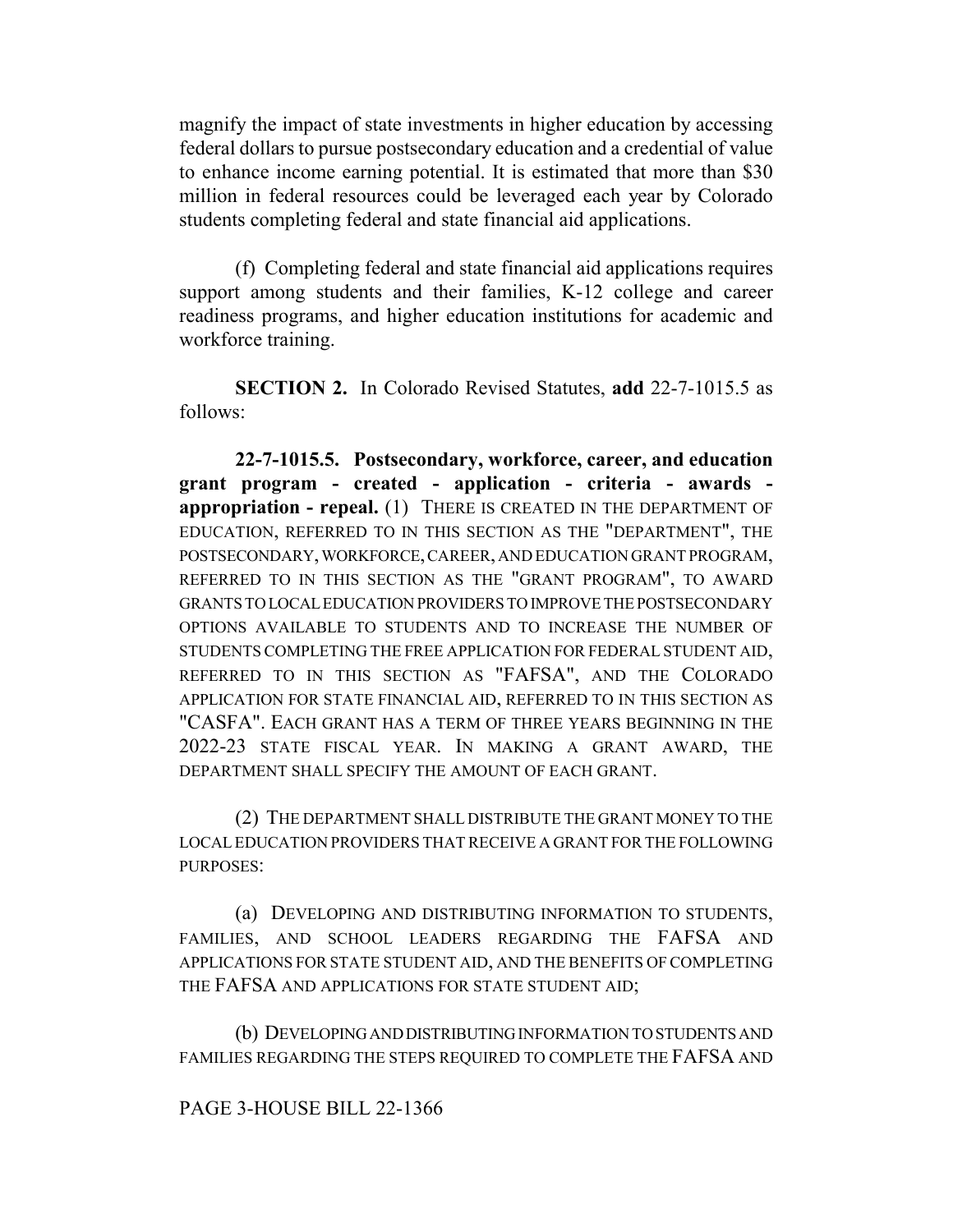APPLICATIONS FOR STATE STUDENT AID;

(c) TRAINING SCHOOL COUNSELORS AND OTHER EDUCATORS ON BEST PRACTICES TO SUPPORT STUDENTS AND FAMILIES WITH FILLING OUT THE FAFSA AND APPLICATIONS FOR STATE STUDENT AID, WITH AN EMPHASIS ON SUPPORTING COMMUNITIES THAT HAVE HISTORICALLY LOW COMPLETION RATES OF THE FAFSA AND APPLICATIONS FOR STATE STUDENT AID;

(d) ORGANIZING AND HOSTING OPPORTUNITIES FOR STUDENTS AND FAMILIES TO MEET WITH STAKEHOLDERS WHO ASSIST IN COMPLETING THE FAFSA OR APPLICATIONS FOR STATE STUDENT AID;

(e) INCORPORATING COMPLETION OF APPLICATIONS FOR FEDERAL STUDENT AID AND APPLICATIONS FOR STATE STUDENT AID INTO INDIVIDUAL CAREER AND ACADEMIC PLANS PURSUANT TO SECTIONS 22-32-109 AND 22-30.5-525;

(f) COLLABORATING WITH THE DEPARTMENT OF HIGHER EDUCATION'S EFFORTS PURSUANT TO SECTION 23-3.3-1007 TO SUPPORT LOCAL EDUCATION PROVIDERS IN EXPLORING POSTSECONDARY OPTIONS UNDER THE INDIVIDUAL CAREER AND ACADEMIC PLANS PURSUANT TO SECTIONS 22-32-109 AND 22-30.5-525; AND

(g) COLLABORATING OR PARTNERING WITH NONPROFIT ORGANIZATIONS TO SUPPORT LOCAL EDUCATION PROVIDERS AND STUDENTS WITH EDUCATION AND COMPLETION OF STUDENT APPLICATIONS FOR FEDERAL STUDENT AID AND APPLICATIONS FOR STATE STUDENT AID.

(3) A LOCAL EDUCATION PROVIDER SEEKING A GRANT MUST SUBMIT AN APPLICATION TO THE DEPARTMENT. THE DEPARTMENT SHALL REVIEW EACH GRANT APPLICATION RECEIVED AND DETERMINE WHETHER AND IN WHAT AMOUNT A GRANT SHOULD BE AWARDED TO THE LOCAL EDUCATION PROVIDER. IF THE DEPARTMENT DETERMINES AN APPLICATION IS MISSING ANY INFORMATION REQUIRED BY RULE TO BE INCLUDED WITH THE APPLICATION, THE DEPARTMENT MAY CONTACT THE LOCAL EDUCATION PROVIDER TO OBTAIN THE MISSING INFORMATION.

(4) AT A MINIMUM, EACH GRANT APPLICATION MUST SPECIFY:

(a) THE CURRENT PROGRAMS RELATED TO COLLEGE AND CAREER

PAGE 4-HOUSE BILL 22-1366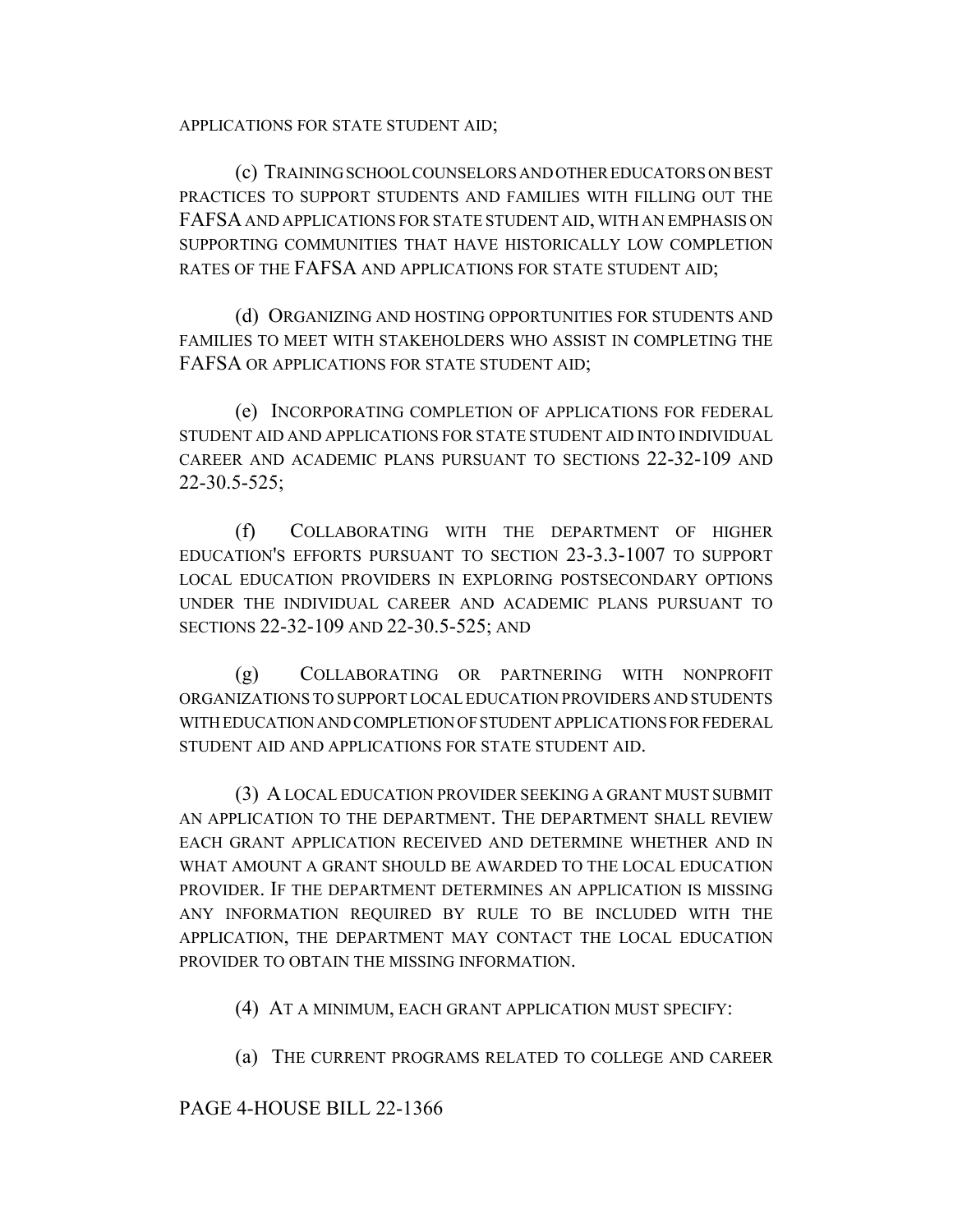READINESS DEVELOPED PURSUANT TO SECTION 22-7-1015 AND INDIVIDUAL CAREER AND ACADEMIC PLANS PURSUANT TO SECTIONS 22-32-109 AND 22-30.5-525 THAT THE LOCAL EDUCATION PROVIDER USES;

(b) WHETHER THE LOCAL EDUCATION PROVIDER HAS ENTERED INTO, OR HAS COMMITTED TO ESTABLISHING, ONE OR MORE PARTNERSHIPS WITH INSTITUTIONS OF HIGHER EDUCATION OR POSTSECONDARY SERVICE PROVIDERS IN COLORADO TO SUPPORT AND INCREASE THE CAPACITY AND EFFECTIVENESS OF CAREER COUNSELING AND POSTSECONDARY PREPARATION SERVICES PROVIDED TO STUDENTS ENROLLED IN OR RECEIVING EDUCATIONAL SERVICES FROM THE EDUCATION PROVIDER;

(c) THE LOCAL EDUCATION PROVIDER'S PLAN FOR USE OF THE GRANT MONEY, INCLUDING THE EXTENT TO WHICH THE GRANT MONEY WILL BE USED TO INCREASE THE NUMBER OF STUDENTS WHO COMPLETE FEDERAL AND STATE FINANCIAL AID APPLICATIONS AT THE LOCAL EDUCATION PROVIDER'S HIGH SCHOOLS SERVED BY THE GRANT AND TO PROVIDE PROFESSIONAL DEVELOPMENT FOR SCHOOL COUNSELORS AND OTHER EDUCATORS ON WORK-BASED LEARNING, COMPLETION OF FEDERAL AND STATE FINANCIAL AID APPLICATIONS, AND INTEGRATION OF ALL POSTSECONDARY OPTIONS INTO THE INDIVIDUAL CAREER AND ACADEMIC PLANS FOR STUDENTS;

(d) THE LOCAL EDUCATION PROVIDER'S PLAN FOR INVOLVING EDUCATORS AND ADMINISTRATORS AT THE LOCAL EDUCATION PROVIDER'S SCHOOLS PROVIDING POSTSECONDARY PREPARATION SUPPORTS;

(e) THE EXTENT TO WHICH THE LOCAL EDUCATION PROVIDER HAS DEVELOPED OR PLANS TO DEVELOP PARTNERSHIPS TO SERVE THE POSTSECONDARY NEEDS OF ALL OF THE STUDENTS ENROLLED IN OR RECEIVING EDUCATIONAL SERVICES FROM THE LOCAL EDUCATION PROVIDER;

(f) THE LOCAL EDUCATION PROVIDER'S USE OF DISTRICT-LEVEL OR SCHOOL-LEVEL EXISTING AND POTENTIAL PROGRAMMING FOR POSTSECONDARY AND WORKFORCE READINESS, AS DEFINED IN SECTION 22-7-1008;

(g) WHETHER THE LOCAL EDUCATION PROVIDER INTENDS TO PROVIDE MATCHING FUNDS TO AUGMENT ANY GRANT MONEY RECEIVED FROM THE PROGRAM AND THE ANTICIPATED AMOUNT AND SOURCE OF ANY MATCHING FUNDS; AND

## PAGE 5-HOUSE BILL 22-1366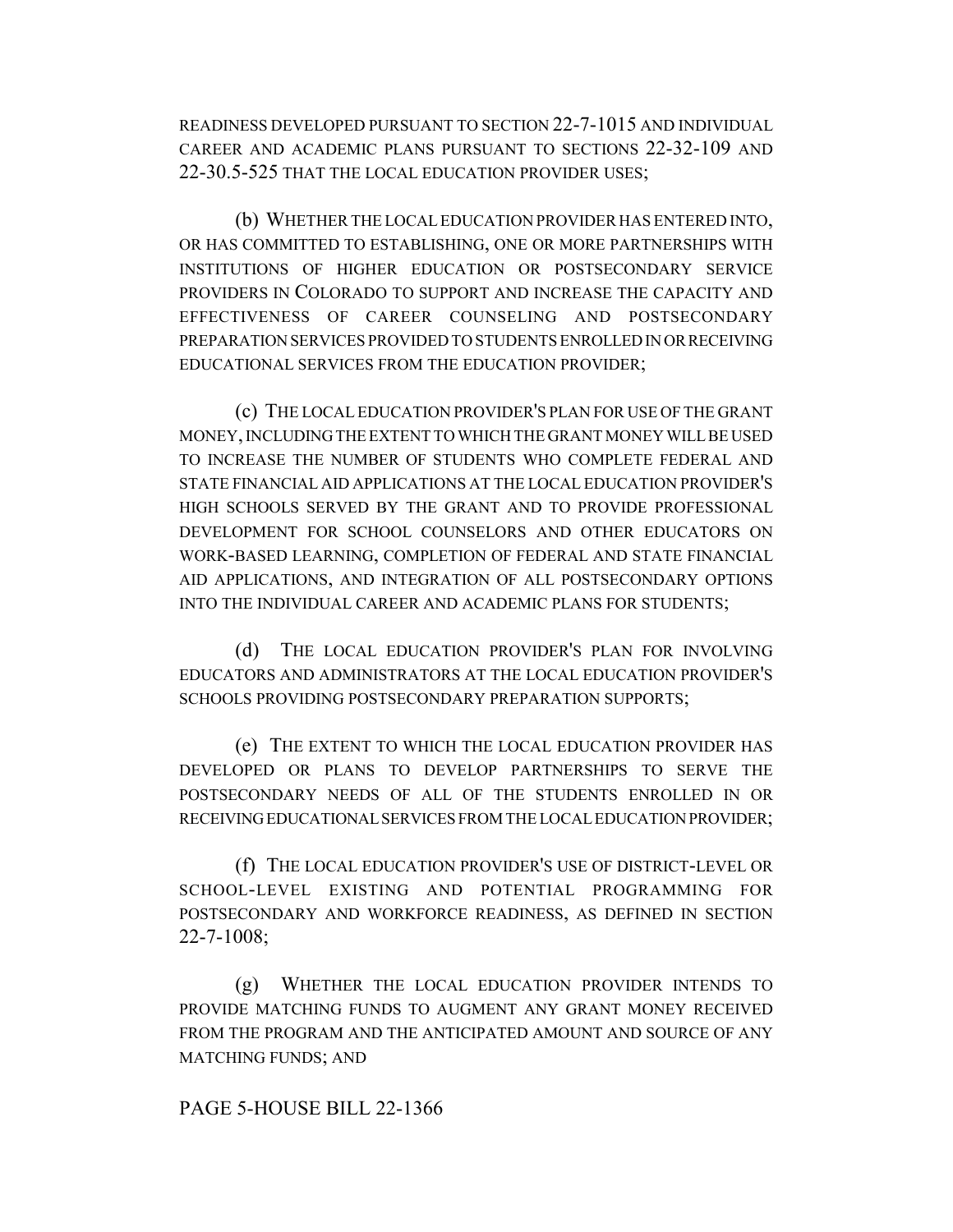(h) WHETHER THE LOCAL EDUCATION PROVIDER NEEDS TO UPDATE THE INDIVIDUAL CAREER AND ACADEMIC PLAN PROCESS TO ACCOMMODATE REQUIREMENTS PURSUANT TO SECTION 22-2-136 (1), INCLUDING FINANCIAL AID FORM INFORMATION, OR FINANCIAL LITERACY CURRICULUM PURSUANT TO SECTION 22-2-127.

(5) IN REVIEWING APPLICATIONS, THE DEPARTMENT MAY CONSIDER THE FOLLOWING CRITERIA, IN ADDITION TO ANY OTHER CRITERIA ADOPTED BY RULE OF THE STATE BOARD:

(a) HIGH SCHOOLS WITH LOW POSTSECONDARY CREDENTIAL ATTAINMENT RATES;

(b) THE LOCAL EDUCATION PROVIDER'S HIGH SCHOOLS WITH LOW FEDERAL AND STATE FINANCIAL AID APPLICATION COMPLETION RATES; AND

(c) THE GEOGRAPHIC LOCATION OF THE LOCAL EDUCATION PROVIDER.THE DEPARTMENT MAY PRIORITIZE AWARDING GRANTS TO RURAL AREAS OF THE STATE AND PROVIDE TECHNICAL ASSISTANCE TO RURAL LOCAL EDUCATION PROVIDERS REQUESTING SUPPORT.

(6) (a) SUBJECT TO AVAILABLE APPROPRIATIONS, THE DEPARTMENT SHALL AWARD GRANTS TO LOCAL EDUCATION PROVIDERS PURSUANT TO THIS SECTION. EACH GRANT HAS A TERM OF THREE YEARS BEGINNING IN THE 2022-23 BUDGET YEAR. IN MAKING A GRANT AWARD, THE DEPARTMENT SHALL SPECIFY THE AMOUNT OF EACH GRANT.

(b) A LOCAL EDUCATION PROVIDER THAT RECEIVES A GRANT SHALL USE THE MONEY FOR THE FOLLOWING PURPOSES:

(I) DEVELOPING AND DISTRIBUTING TO STUDENTS, FAMILIES, AND EDUCATORS INFORMATION ABOUT AND STEPS TO COMPLETE THE FEDERAL AND STATE FINANCIAL AID APPLICATIONS;

(II) TRAINING SCHOOL COUNSELORS AND OTHER EDUCATORS ON BEST PRACTICES TO SUPPORT STUDENTS AND FAMILIES WITH FILLING OUT FEDERAL AND STATE FINANCIAL AID APPLICATIONS WITH AN EMPHASIS ON SUPPORTING COMMUNITIES THAT HAVE HISTORICALLY LOW COMPLETION RATES OF FEDERAL AND STATE FINANCIAL AID APPLICATIONS;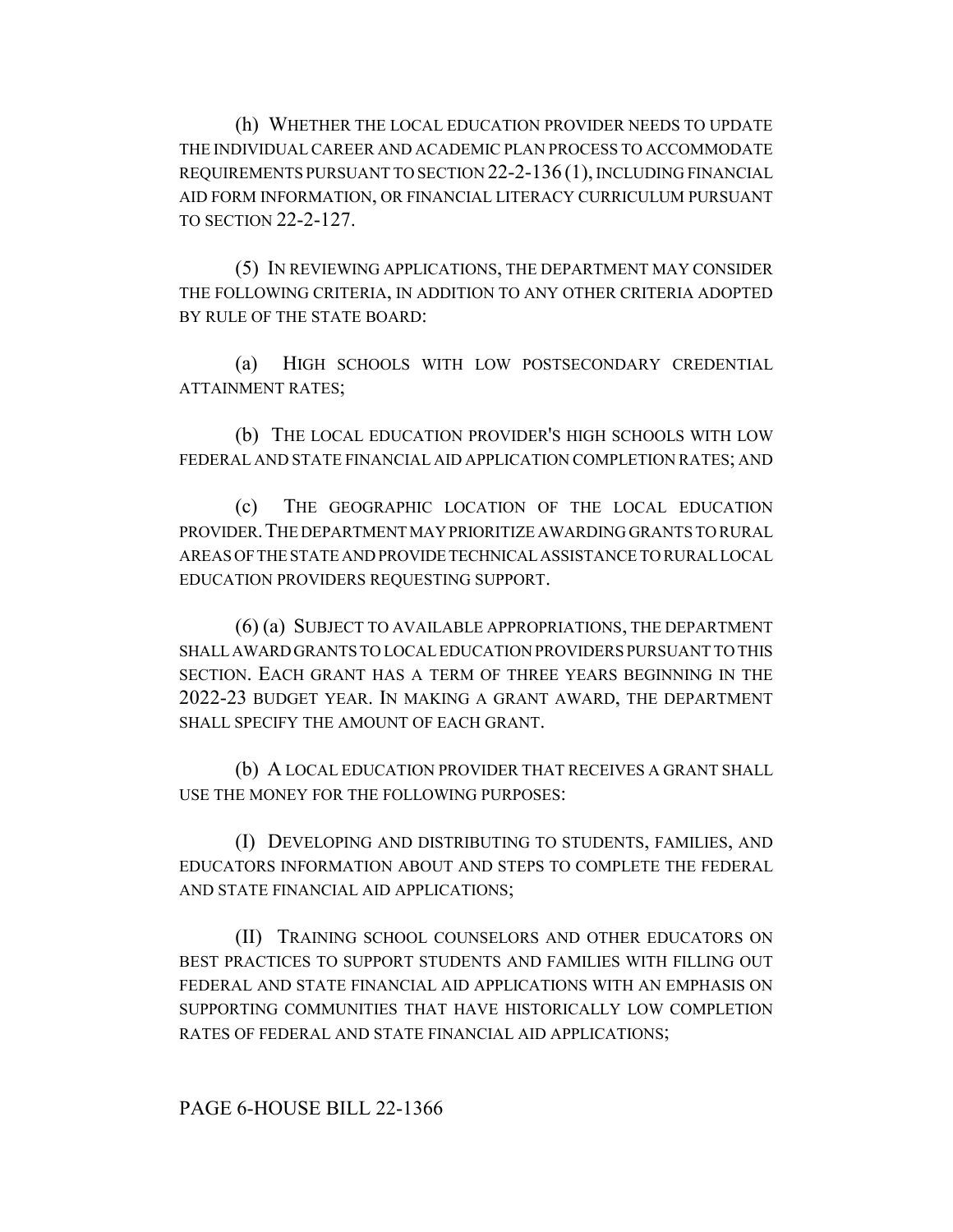(III) ORGANIZING AND HOSTING OPPORTUNITIES FOR STUDENTS AND FAMILIES TO MEET WITH STAKEHOLDERS WHO ASSIST IN COMPLETING THE FAFSA OR APPLICATIONS FOR STATE STUDENT AID; AND

(IV) UPDATING THE LOCAL EDUCATION PROVIDER'S INDIVIDUAL CAREER AND ACADEMIC PLAN PROCESS WITH FINANCIAL AID INFORMATION AND COMPLETION OF THE APPLICATION FORMS.

(7) THE DEPARTMENT MAY EXPEND NO MORE THAN TEN PERCENT OF THE MONEY ANNUALLY APPROPRIATED FOR THE PROGRAM TO OFFSET THE COSTS INCURRED IN IMPLEMENTING THE PROGRAM, INCLUDING THE PROVISION OF TECHNICAL ASSISTANCE TO RURAL LOCAL EDUCATION PROVIDERS, GRANT-RELATED PROFESSIONAL DEVELOPMENT, TRAINING, AND REPORTING ACTIVITIES.

(8) ON OR BEFORE SEPTEMBER 1, 2023, AND ON OR BEFORE SEPTEMBER 1 EACH YEAR THEREAFTER FOR THE LENGTH OF THE GRANT, EACH LOCAL EDUCATION PROVIDER RECEIVING GRANT MONEY PURSUANT TO THIS SECTION SHALL REPORT THE FOLLOWING INFORMATION TO THE DEPARTMENT:

(a) A COMPARISON OF THE DROPOUT RATES, AND THE COLLEGE MATRICULATION AND REMEDIATION RATES, IF APPLICABLE, AT THE HIGH SCHOOLS SERVED BY THE GRANT FOR THE YEARS PRIOR TO RECEIPT OF THE GRANT AND THE YEARS FOR WHICH THE LOCAL EDUCATION PROVIDER RECEIVES THE GRANT; AND

(b) A COMPARISON OF THE NUMBER OF STUDENTS WHO COMPLETED FEDERAL AND STATE FINANCIAL AID APPLICATIONS FOR THE YEAR PRIOR TO WHICH THE LOCAL EDUCATION PROVIDER RECEIVED THE GRANT, IF AVAILABLE, AND THE NUMBER OF STUDENTS WHO COMPLETED FEDERAL AND STATE FINANCIAL AID APPLICATIONS FOR EACH OF THE THREE YEARS THE EDUCATION PROVIDER RECEIVES THE GRANT.

(9) NOTWITHSTANDING SECTION 24-1-136  $(11)(a)(I)$ , ON OR BEFORE OCTOBER 15, 2023, AND ON OR BEFORE OCTOBER 15 EACH YEAR THEREAFTER FOR THE LENGTH OF THE GRANT, THE DEPARTMENT SHALL SUBMIT TO THE EDUCATION COMMITTEES OF THE SENATE AND THE HOUSE OF REPRESENTATIVES, OR ANY SUCCESSOR COMMITTEES, A REPORT THAT, AT A MINIMUM, SUMMARIZES THE INFORMATION RECEIVED BY THE DEPARTMENT

PAGE 7-HOUSE BILL 22-1366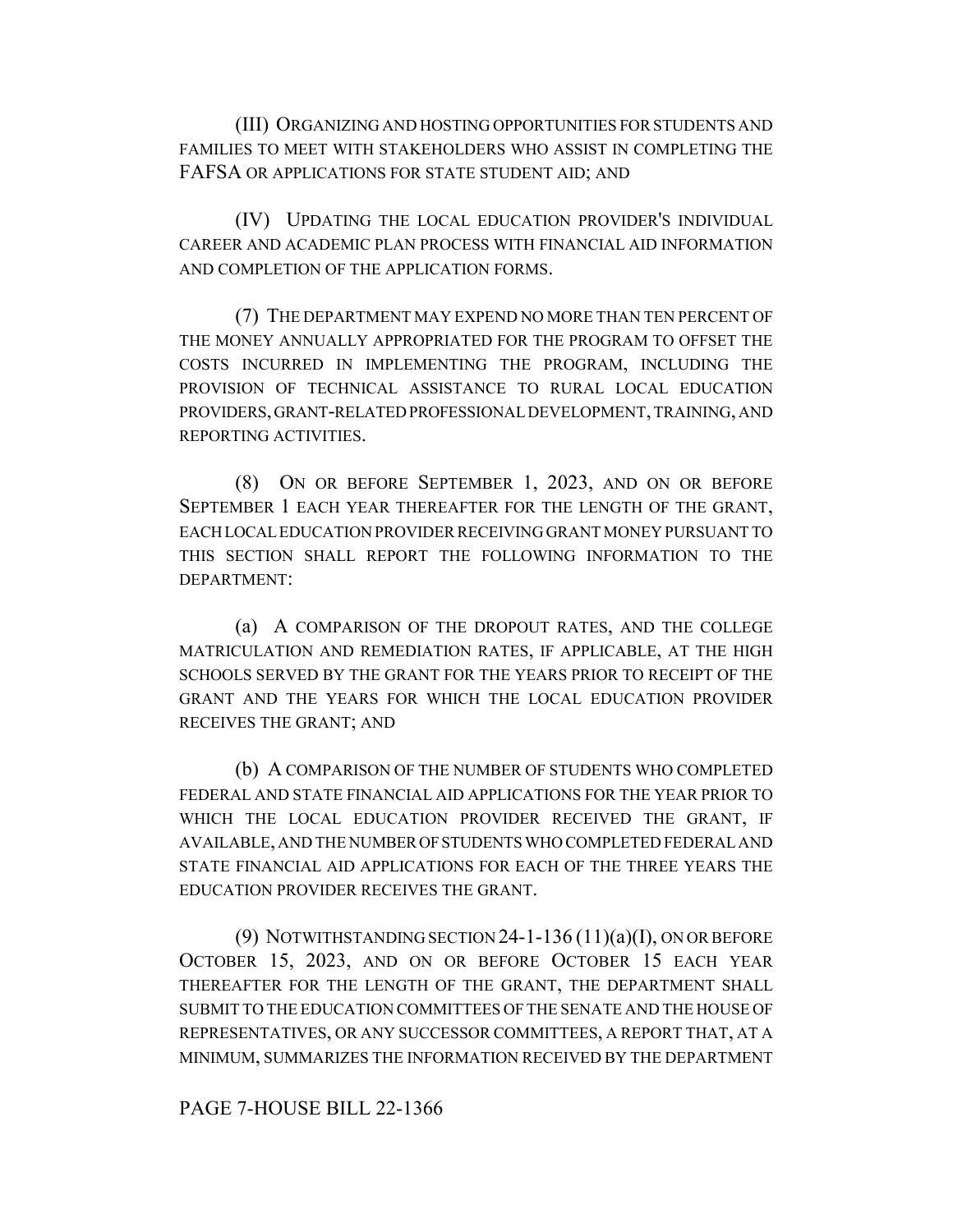PURSUANT TO SUBSECTION (8) OF THIS SECTION AND THAT THE DEPARTMENT RECEIVES FROM THE DEPARTMENT OF HIGHER EDUCATION PURSUANT TO SECTION 23-1-113 (9). THE DEPARTMENT SHALL ALSO POST THE REPORT TO ITS WEBSITE.

(10) FOR THE 2022-23 STATE FISCAL YEAR, THE GENERAL ASSEMBLY SHALL APPROPRIATE TO THE DEPARTMENT ONE MILLION, ONE HUNDRED TWENTY-FIVE THOUSAND DOLLARS FROM THE GENERAL FUND FOR THE GRANT PROGRAM PURSUANT TO THIS SECTION. ANY UNEXPENDED MONEY REMAINING AT THE END OF THE 2022-23 STATE FISCAL YEAR FROM THIS APPROPRIATION:

(I) DOES NOT REVERT TO THE GENERAL FUND OR ANY OTHER FUND;

(II) MAY BE USED BY THE DEPARTMENT IN THE 2023-24 OR 2024-25 STATE FISCAL YEAR WITHOUT FURTHER APPROPRIATION; AND

(III) MUST NOT BE USED FOR ANY OTHER PURPOSE OTHER THAN THE PURPOSES SET FORTH IN THIS SECTION.

(11) THIS SECTION IS REPEALED, EFFECTIVE SEPTEMBER 1, 2027.

**SECTION 3.** In Colorado Revised Statutes, 22-7-1015, **amend** (4)(c); and **add** (4)(e), (4)(f), and (4)(g) as follows:

**22-7-1015. Postsecondary and workforce readiness program technical assistance - appropriation.** (4) The department of education, the department of higher education, and the state institutions of higher education, upon request, shall provide support to local education providers in implementing postsecondary and workforce readiness. Beginning with the 2009-10 budget year, the department of education and the department of higher education may include in their annual budget requests an amount necessary to offset the costs incurred in complying with this section. Support may include, but need not be limited to:

(c) Providing professional development for educators; and

(e) ESTABLISHING SUPPORT THROUGH REGIONAL POSTSECONDARY AND WORKFORCE READINESS COORDINATORS FOR TRAINING THAT ALIGNS WITH FINANCIAL AID, FINANCIAL LITERACY, AND SUPPORTS FOR STUDENT

PAGE 8-HOUSE BILL 22-1366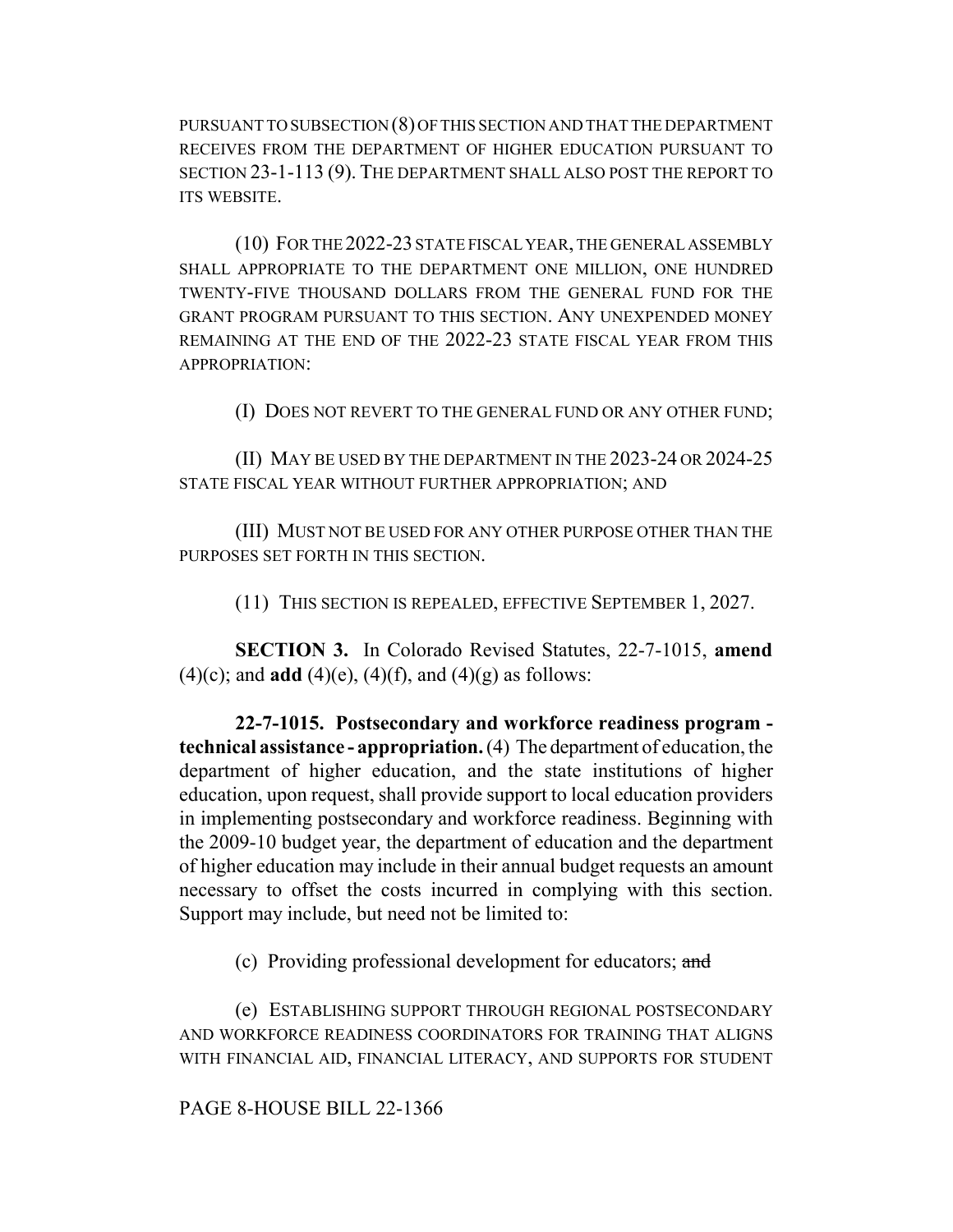FEDERAL FINANCIAL AID APPLICATION AND STUDENT STATE FINANCIAL AID APPLICATION COMPLETION;

(f) (I) SUPPORTING THE NUMBER OF REGIONAL INDIVIDUAL CAREER AND ACADEMIC PLAN COORDINATORS IN THE STATE AND UPDATING THE RESOURCES AVAILABLE TO THE COORDINATORS TO SUPPORT FINANCIAL AID INFORMATION AND APPLICATIONS;

(II) REQUIRING THE REGIONAL INDIVIDUAL CAREER AND ACADEMIC PLAN COORDINATORS TO PROVIDE ADDITIONAL TRAINING AND OUTREACH TO SCHOOLS AND COORDINATE WITH THE OUTREACH TEAM IN THE DEPARTMENT OF HIGHER EDUCATION CREATED PURSUANT TO SECTION 23-1-119 (6).

(g) FOR THE 2022-23 STATE FISCAL YEAR, THE GENERAL ASSEMBLY SHALL APPROPRIATE TO THE DEPARTMENT TWENTY-FIVE THOUSAND DOLLARS FROM THE GENERAL FUND FOR THE PROGRAMS DESCRIBED IN SUBSECTION (4)(f) OF THIS SECTION. ANY UNEXPENDED MONEY REMAINING AT THE END OF THE 2022-23 STATE FISCAL YEAR FROM THIS APPROPRIATION:

(I) DOES NOT REVERT TO THE GENERAL FUND OR ANY OTHER FUND;

(II) MAY BE USED BY THE DEPARTMENT IN THE 2023-24 OR 2024-25 STATE FISCAL YEAR WITHOUT FURTHER APPROPRIATION; AND

(III) MUST NOT BE USED FOR ANY OTHER PURPOSE OTHER THAN THE PURPOSES SET FORTH IN SUBSECTION (4)(f) OF THIS SECTION.

**SECTION 4.** In Colorado Revised Statutes, 22-2-127, **add** (7) as follows:

**22-2-127. Financial literacy - resource bank - technical assistance - definitions - appropriation - repeal.** (7) (a) THE DEPARTMENT, IN COLLABORATION WITH THE DEPARTMENT OF HIGHER EDUCATION, SHALL:

(I) UPDATE FINANCIAL LITERACY INFORMATION AND TRAINING PROVIDED TO LOCAL EDUCATION PROVIDERS TO INCLUDE DETAILED RESOURCES AND TOOLS ABOUT FINANCIAL AID, ACCESS TO FINANCIAL AID TOOLS, AND APPLICATIONS AND PROCESSES BEGINNING IN MIDDLE SCHOOL OR EARLIER; AND

PAGE 9-HOUSE BILL 22-1366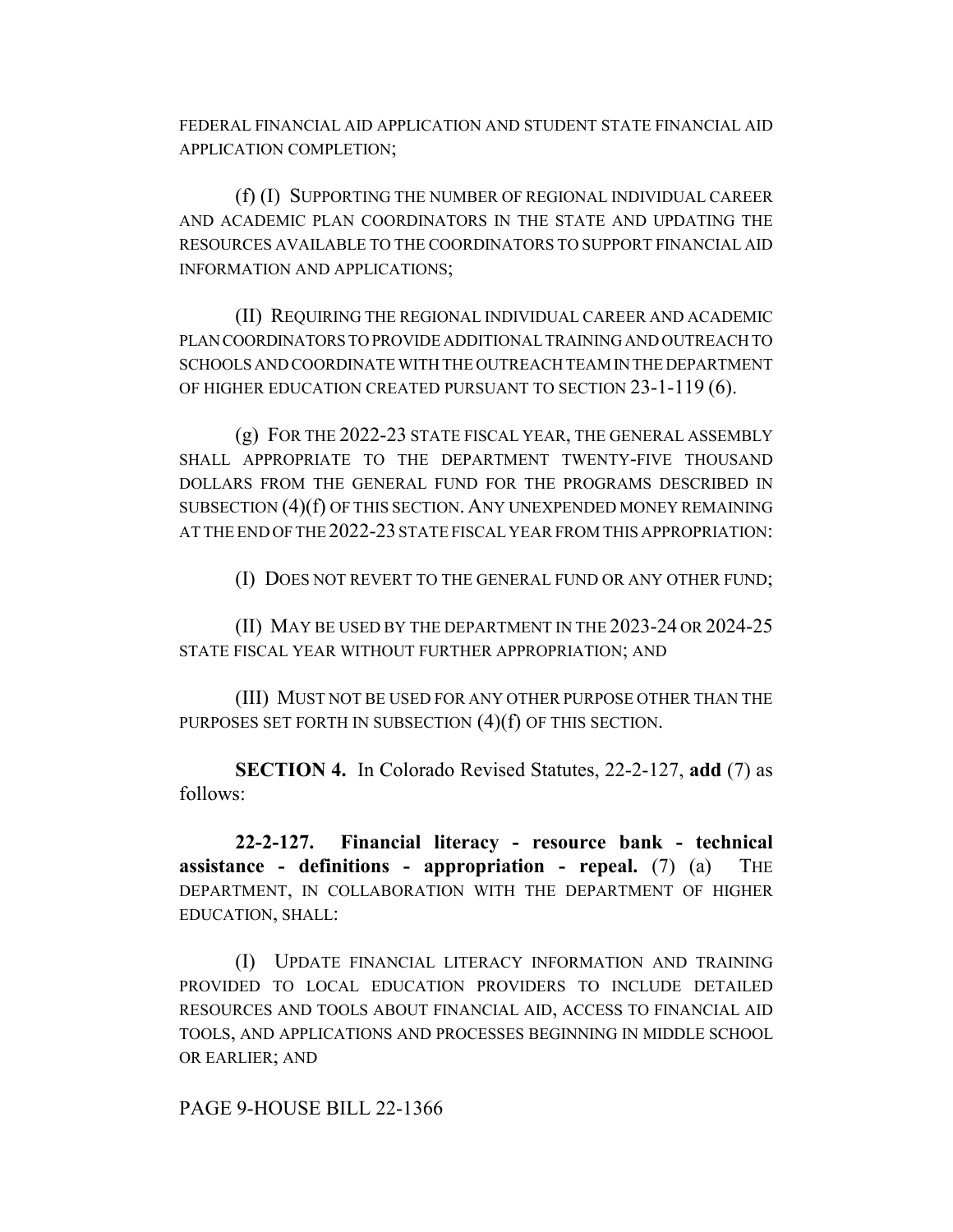(II) DEVELOP FINANCIAL LITERACY TRAINING OPTIONS ALIGNED WITH FINANCIAL AID INFORMATION, FEDERAL AND STATE APPLICATION PROCESSES, AND UNDERLYING FINANCIAL LITERACY PRINCIPLES, SUCH AS IN-DEMAND, HIGH-WAGE JOBS AND THE NECESSARY TRAINING LEADING TO THOSE JOBS. THE DEPARTMENT SHALL PRIORITIZE PROVIDING TRAINING TO FINANCIAL LITERACY EDUCATORS, CAREER AND TECHNICAL EDUCATION INSTRUCTORS, COUNSELORS, AND PROFESSIONALS, SUCH AS THOSE WORKING IN FAMILY ENGAGEMENT.

(b) FOR THE 2022-23 STATE FISCAL YEAR, THE GENERAL ASSEMBLY SHALL APPROPRIATE TO THE DEPARTMENT TWO HUNDRED SEVENTY-FIVE THOUSAND DOLLARS FROM THE GENERAL FUND FOR THE PROGRAMS PURSUANT TO THIS SUBSECTION (7). ANY UNEXPENDED MONEY REMAINING AT THE END OF THE 2022-23 STATE FISCAL YEAR FROM THIS APPROPRIATION:

(I) DOES NOT REVERT TO THE GENERAL FUND OR ANY OTHER FUND;

(II) MAY BE USED BY THE DEPARTMENT IN THE 2023-24 OR 2024-25 STATE FISCAL YEAR WITHOUT FURTHER APPROPRIATION; AND

(III) MUST NOT BE USED FOR ANY OTHER PURPOSE OTHER THAN THE PURPOSES SET FORTH IN THIS SUBSECTION (7).

(c) THIS SUBSECTION (7) IS REPEALED, EFFECTIVE JULY 1, 2025.

**SECTION 5.** In Colorado Revised Statutes, **add** 22-2-127.1 as follows:

**22-2-127.1. Stipends for financial aid training - definitions appropriation - repeal.** (1) AS USED IN THIS SECTION, UNLESS THE CONTEXT OTHERWISE REQUIRES:

(a) "ELIGIBLE PARTICIPANT" MEANS AN EDUCATOR WHO SUCCESSFULLY COMPLETES TRAINING IN FINANCIAL AID INFORMATION APPROVED BY THE DEPARTMENT.

(b) "LOCAL EDUCATION PROVIDER" MEANS A SCHOOL DISTRICT, A CHARTER SCHOOL AUTHORIZED BY A SCHOOL DISTRICT PURSUANT TO PART 1 OF ARTICLE 30.5 OF THIS TITLE 22, A CHARTER SCHOOL AUTHORIZED BY THE STATE CHARTER SCHOOL INSTITUTE PURSUANT TO PART 5 OF ARTICLE

PAGE 10-HOUSE BILL 22-1366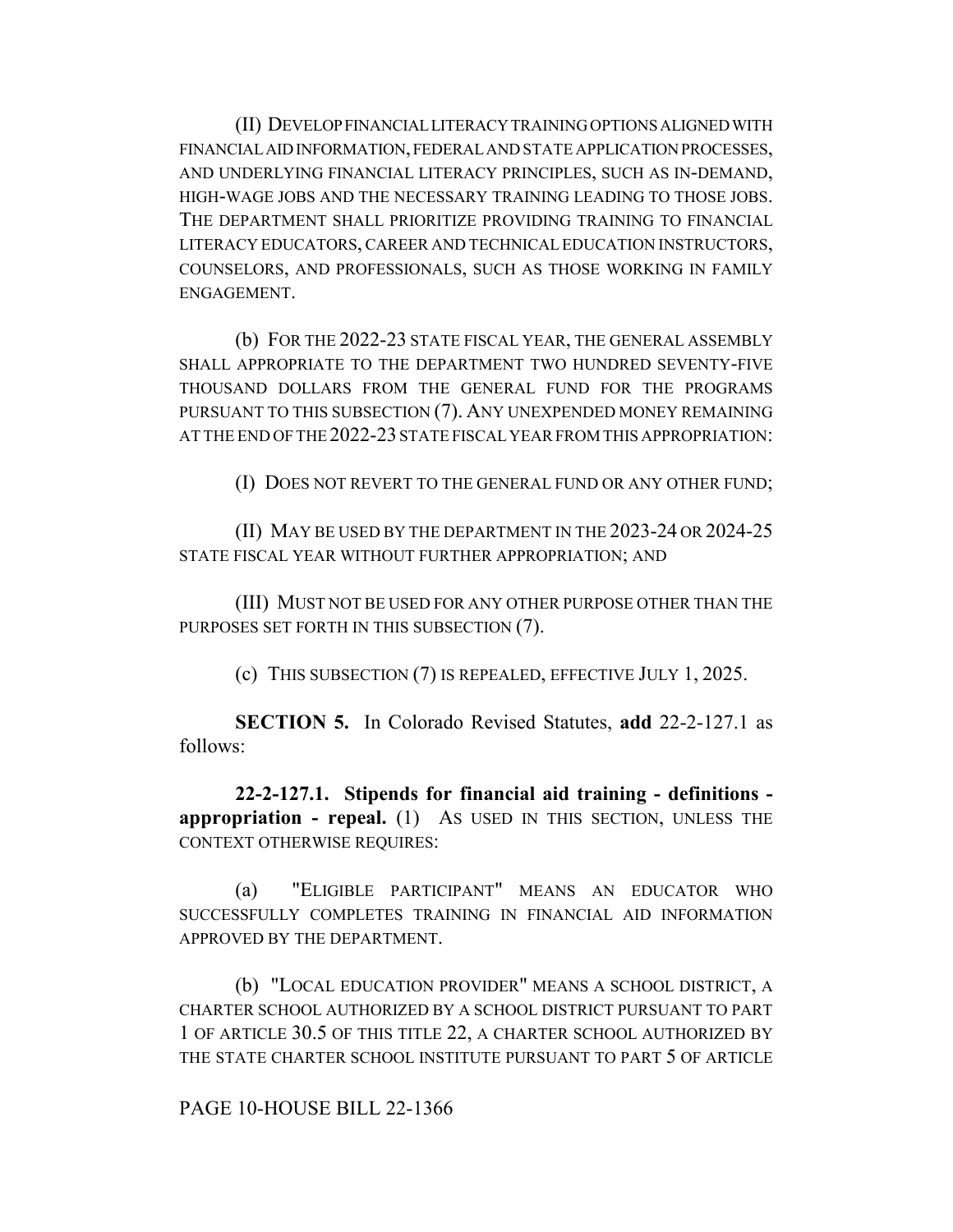30.5 OF THIS TITLE 22, OR A BOARD OF COOPERATIVE SERVICES CREATED AND OPERATING PURSUANT TO ARTICLE 5 OF THIS TITLE 22 THAT OPERATES ONE OR MORE PUBLIC SCHOOLS.

(c) "TRAINING TO IMPROVE FINANCIAL AID INFORMATION AVAILABLE TO STUDENTS AND FAMILIES" OR "TRAINING" MEANS A TRAINING CONDUCTED BY THE DEPARTMENT OF HIGHER EDUCATION AND APPROVED BY THE DEPARTMENT WITH AN EMPHASIS ON IMPROVING THE COMPLETION RATE OF STUDENTS COMPLETING THE FREE APPLICATION FOR FEDERAL STUDENT AID AND THE COLORADO APPLICATION FOR STATE FINANCIAL AID.

(2) BEGINNING WITH THE 2022-23 STATE FISCAL YEAR, FOR ELIGIBLE PARTICIPANTS WHO SUCCESSFULLY COMPLETE TRAINING TO IMPROVE FINANCIAL AID INFORMATION AVAILABLE TO STUDENTS AND FAMILIES, THE DEPARTMENT, SUBJECT TO AVAILABLE APPROPRIATIONS, SHALL AWARD TO THE ELIGIBLE PARTICIPANT A ONE-TIME STIPEND IN THE AMOUNT OF FIVE HUNDRED DOLLARS.

(3) FOR THE 2022-23 STATE FISCAL YEAR, THE GENERAL ASSEMBLY SHALL APPROPRIATE TO THE DEPARTMENT TWO HUNDRED THOUSAND DOLLARS FROM THE GENERAL FUND TO BE USED FOR THE STIPENDS PURSUANT TO THIS SECTION. ANY UNEXPENDED MONEY REMAINING AT THE END OF THE 2022-23 STATE FISCAL YEAR FROM THIS APPROPRIATION:

(a) DOES NOT REVERT TO THE GENERAL FUND OR ANY OTHER FUND;

(b) MAY BE USED BY THE DEPARTMENT IN THE 2023-24 OR 2024-25 STATE FISCAL YEARS WITHOUT FURTHER APPROPRIATION; AND

(c) MUST NOT BE USED FOR ANY OTHER PURPOSE OTHER THAN THE PURPOSES SET FORTH IN THIS SECTION.

(4) THIS SECTION IS REPEALED, EFFECTIVE JULY 1, 2025.

**SECTION 6.** In Colorado Revised Statutes, 22-32-109, **amend**  $(1)(oo)(III)(B.5)$  and  $(1)(oo)(III)(C)$ ; and **add**  $(1)(oo)(III)(D)$  as follows:

**22-32-109. Board of education - specific duties - definitions.** (1) In addition to any other duty required to be performed by law, each board of education has the following specific duties:

PAGE 11-HOUSE BILL 22-1366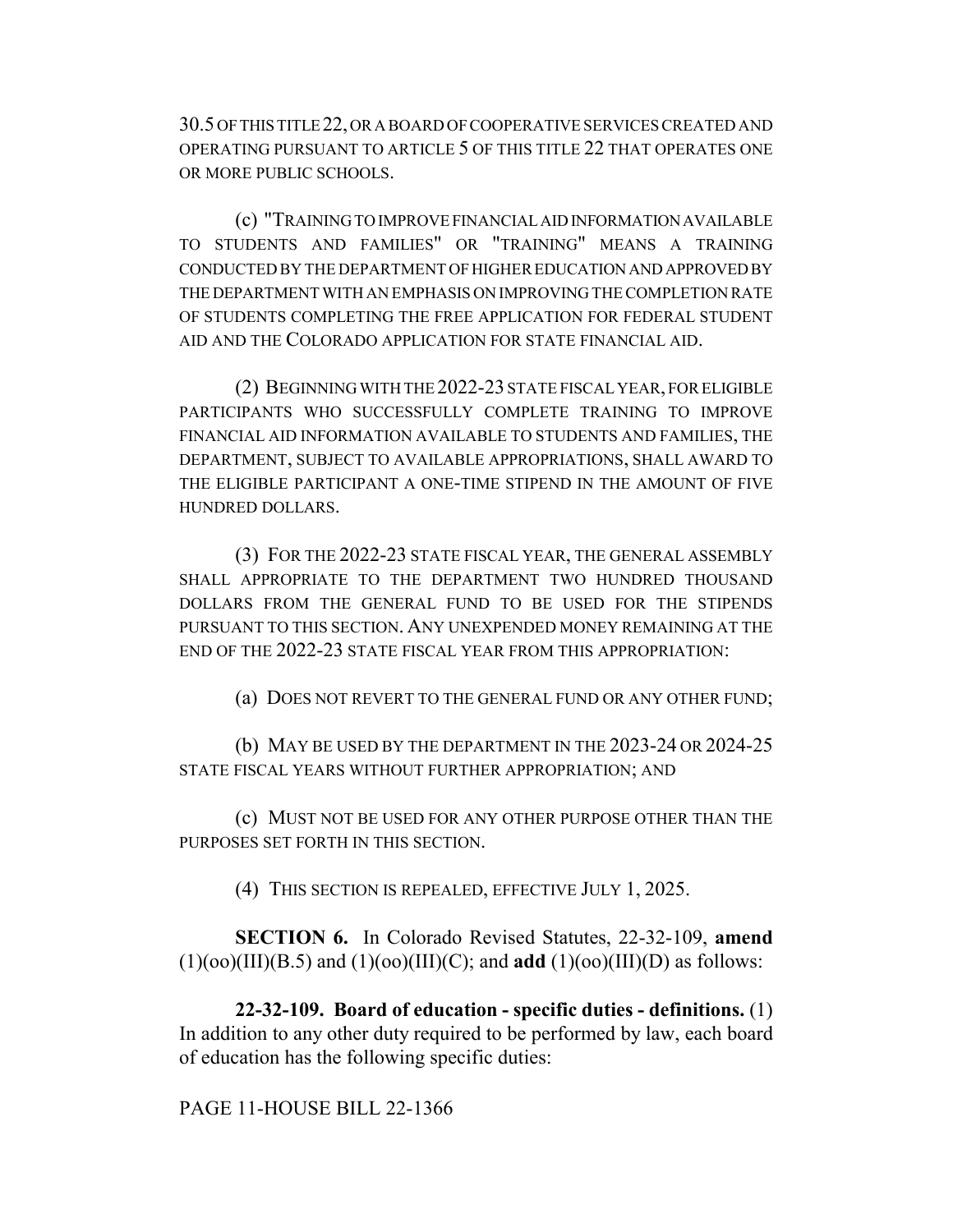(oo) (III) At a minimum, each public school shall ensure that, in developing and maintaining each student's ICAP, the counselor or teacher explains to the student's parent or legal guardian, by electronic mail or other written form, and to the student:

(B.5) The teaching career pathway created pursuant to section 23-60-110, the career opportunities to which the pathway leads, and information concerning participation in the TREP program created in section 22-35-108.5; and

(C) The skills and educational opportunities available through military enlistment. In discussing military enlistment with a student and his or her parent, each public school is encouraged to provide to the student information concerning the military enlistment test; AND

(D) THE AVAILABILITY AND IMPORTANCE OF COMPLETING THE FREE APPLICATION FOR FEDERAL STUDENT AID OR THE COLORADO APPLICATION FOR STATE FINANCIAL AID, OR SUCCESSOR FORMS FOR ACCESSING FEDERAL AND STATE FINANCIAL AID, AND THE AVAILABILITY OF HELP IN COMPLETING THE FORMS, IF REQUESTED.

**SECTION 7.** In Colorado Revised Statutes, 23-1-119, **add** (6) as follows:

**23-1-119. Department directive - transition between K-12 education system and postsecondary education system.** (6) (a) THE DEPARTMENT SHALL ESTABLISH AN OUTREACH TEAM TO PROVIDE TRAINING TO AND ESTABLISH PARTNERSHIPS BETWEEN THE DEPARTMENT AND SCHOOL DISTRICTS, CHARTER SCHOOLS AUTHORIZED BY A SCHOOL DISTRICT PURSUANT TO PART 1 OF ARTICLE 30.5 OF TITLE 22, CHARTER SCHOOLS AUTHORIZED BY THE STATE CHARTER SCHOOL INSTITUTE PURSUANT TO PART 5 OF ARTICLE 30.5 OF TITLE 22, OR A BOARD OF COOPERATIVE SERVICES CREATED AND OPERATING PURSUANT TO ARTICLE 5 OF TITLE 22 THAT OPERATES ONE OR MORE PUBLIC SCHOOLS TO ASSIST THEM IN PREPARING STUDENTS TO TRANSITION FROM THE K-12 EDUCATION SYSTEM. THE TEAM SHALL ALSO PROVIDE OUTREACH AND TRAINING TO INDIVIDUALS IN WORKFORCE CENTERS, INDIVIDUALS IN CORRECTIONAL FACILITIES, AND FOSTER YOUTH.

(b) THE TRAINING MUST INCLUDE:

PAGE 12-HOUSE BILL 22-1366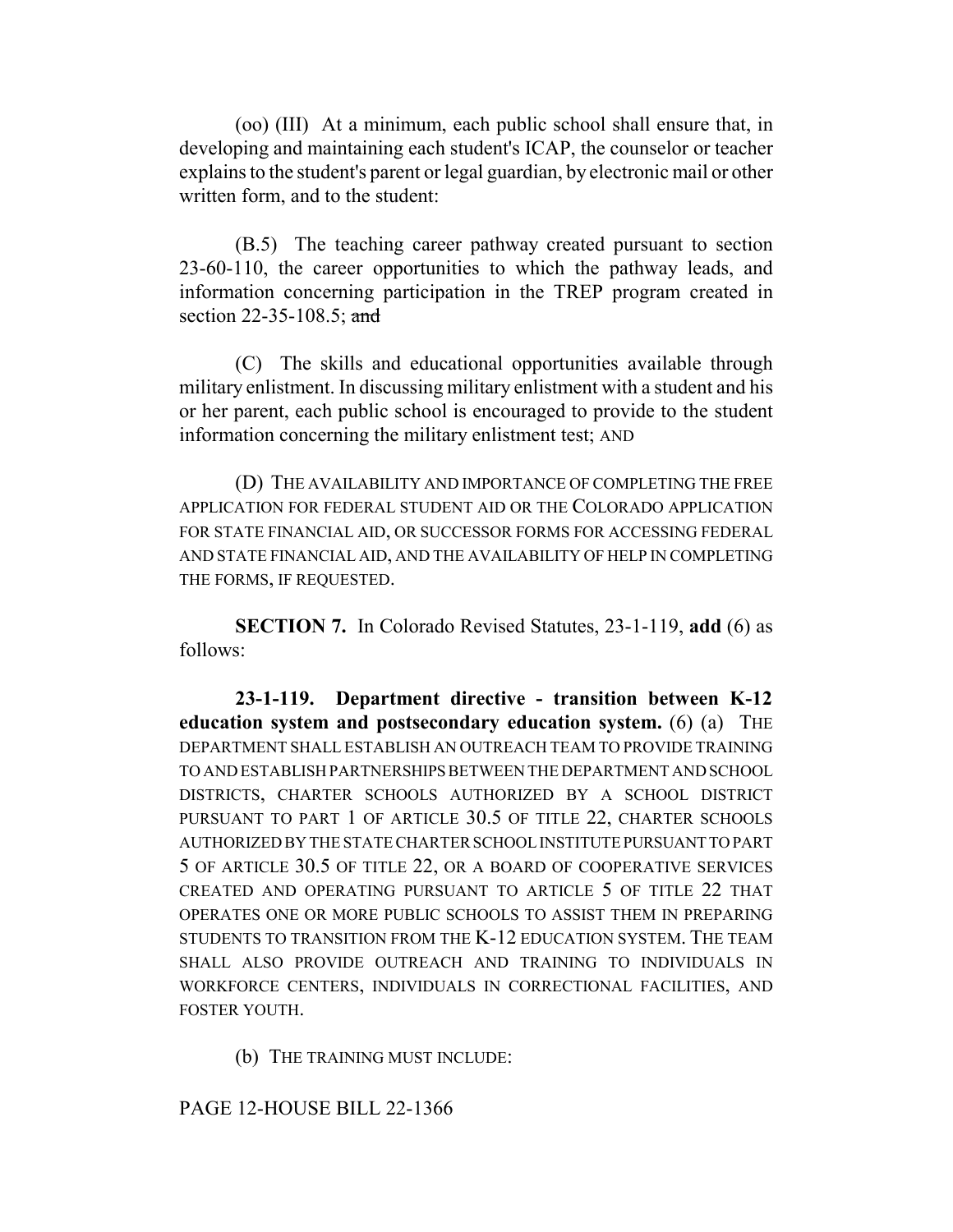(I) CAREER ADVISING AS PART OF STUDENT'S INDIVIDUAL CAREER AND EDUCATION PLANS;

(II) FINANCIAL LITERACY, INCLUDING INFORMATION ON THE FREE APPLICATION FOR FEDERAL STUDENT AID AND THE COLORADO APPLICATION FOR STATE FINANCIAL AID;

(III) HOW TO SUPPORT THE COMPLETION OF FEDERAL AND STATE FINANCIAL AID APPLICATIONS;

(IV) THE IMPORTANCE OF, AND RETURN ON INVESTMENT OF, ALL POSTSECONDARY OPTIONS, INCLUDING AVAILABLE STATE-SUPPORTED WEBSITES AND NAVIGATION TOOLS ON POSTSECONDARY AND WORKFORCE OPPORTUNITIES;

(V) THE AVAILABILITY OF STATE FUNDED SCHOLARSHIPS AND FINANCIAL ASSISTANCE FOR STUDENTS; AND

(VI) THE DEPARTMENT'S ROLE AND MISSION.

(c) THE TRAINING MUST BE AVAILABLE TO EDUCATORS IN CONJUNCTION WITH THE TRAINING APPROVED PURSUANT TO SECTION 22-2-127.1.

**SECTION 8.** In Colorado Revised Statutes, **add** 23-3.3-106 and 23-3.3-107 as follows:

**23-3.3-106. Technology to support FAFSA and CASFA**  definitions. (1) As USED IN THIS SECTION, UNLESS THE CONTEXT OTHERWISE REQUIRES:

(a) "CASFA" MEANS THE COLORADO APPLICATION FOR STATE FINANCIAL AID.

(b) "DEPARTMENT" MEANS THE DEPARTMENT OF HIGHER EDUCATION.

(c) "FAFSA" MEANS THE FREE APPLICATION FOR FEDERAL STUDENT AID.

(d) "LOCAL EDUCATION PROVIDER" MEANS A SCHOOL DISTRICT, A

PAGE 13-HOUSE BILL 22-1366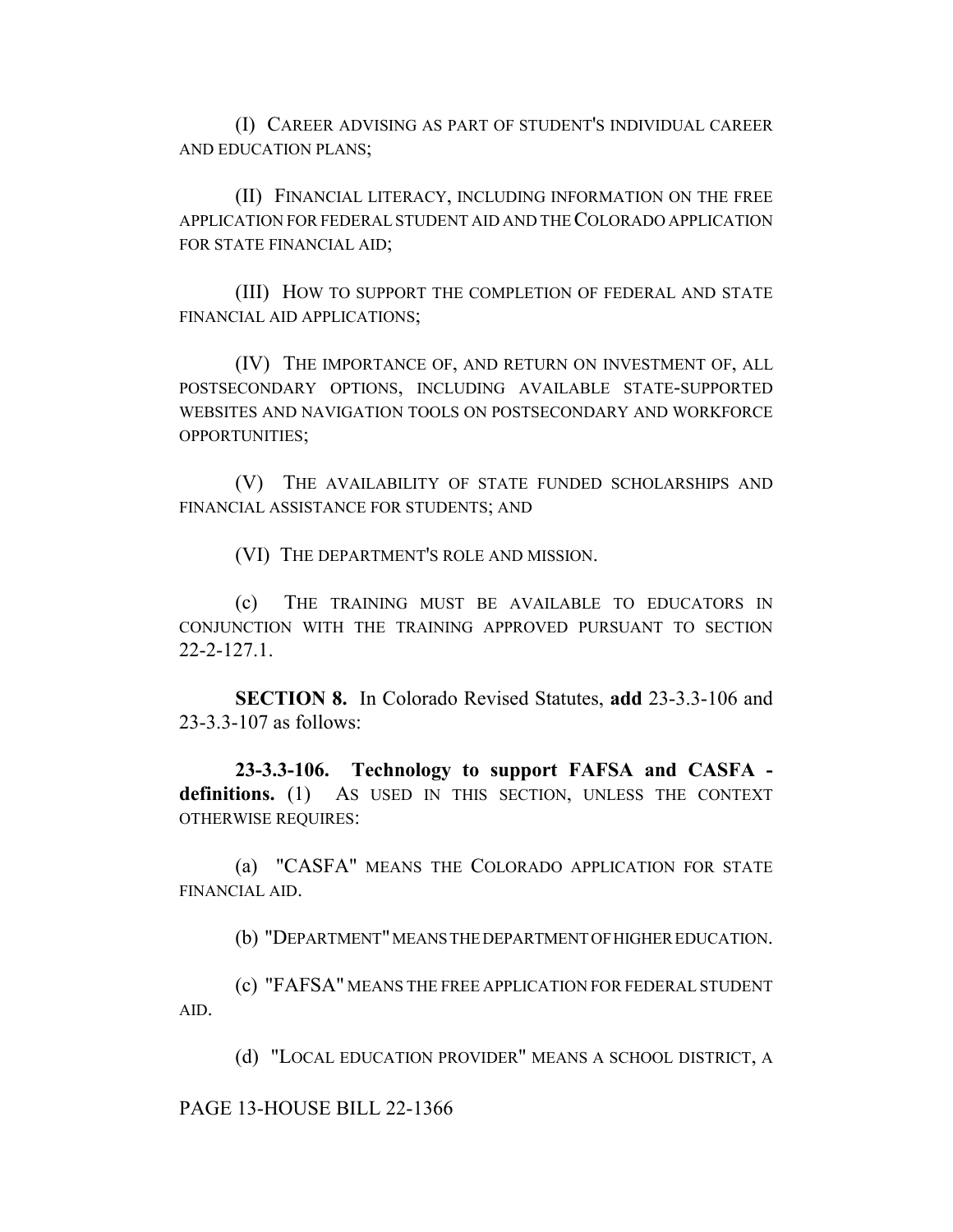CHARTER SCHOOL AUTHORIZED BY A SCHOOL DISTRICT PURSUANT TO PART 1 OF ARTICLE 30.5 OF TITLE 22, A CHARTER SCHOOL AUTHORIZED BY THE STATE CHARTER SCHOOL INSTITUTE PURSUANT TO PART 5 OF ARTICLE 30.5 OF TITLE 22, OR A BOARD OF COOPERATIVE SERVICES CREATED AND OPERATING PURSUANT TO ARTICLE 5 OF TITLE 22 THAT OPERATES ONE OR MORE PUBLIC SCHOOLS.

(2) (a) THE DEPARTMENT SHALL USE TECHNOLOGY TO ASSIST IN INCREASING THE NUMBER OF STUDENTS WHO COMPLETE THE FAFSA AND CASFA FORMS. ON OR BEFORE SEPTEMBER 15, 2023, THE DEPARTMENT SHALL DEVELOP A TOOL KIT AND TRAINING OUTLINING WEB TOOLS AND RESOURCES FOR USE BY HIGHER EDUCATION ADMINISTRATORS, MIDDLE AND HIGH SCHOOLS, AND NONPROFIT ORGANIZATIONS THAT SUPPORT THE COMPLETION OF FAFSA AND CASFA FORMS. THE TOOL KIT MUST INCLUDE FREE RESOURCES, INCLUDING:

(I) NET PRICE CALCULATORS AND INFORMATION ABOUT HOW TO USE CALCULATORS TO OUTLINE RESOURCES AVAILABLE BASED ON FINANCIAL NEED;

(II) SUPPORTS FOR POPULATIONS OF STUDENTS WHO HAVE ACCOMMODATIONS AS OUTLINED BY THE FAFSA OR YOUTH WHO MAY BE CONSIDERED INDEPENDENT ACCORDING TO FEDERAL DEPARTMENT OF EDUCATION POLICIES, INCLUDING:

(A) YOUTH WHO HAVE DECEASED PARENTS, ARE CURRENTLY OR PREVIOUSLY WERE IN FOSTER CARE, OR ARE A WARD OF THE COURT;

(B) EMANCIPATED MINORS;

(C) YOUTH UNDER A LEGAL GUARDIANSHIP; AND

(D) YOUTH WHO ARE HOMELESS, SELF-SUPPORTING, OR AT RISK OF HOMELESSNESS;

(III) INFORMATION FOR STUDENTS WHO ARE THE FIRST IN THEIR FAMILY TO ATTEND COLLEGE AND HOW TO NAVIGATE FINANCIAL AID RESOURCES AND APPLICATION PROCESSES; AND

(IV) PUBLIC INFORMATION AVAILABLE THROUGH STATE OR FEDERAL

PAGE 14-HOUSE BILL 22-1366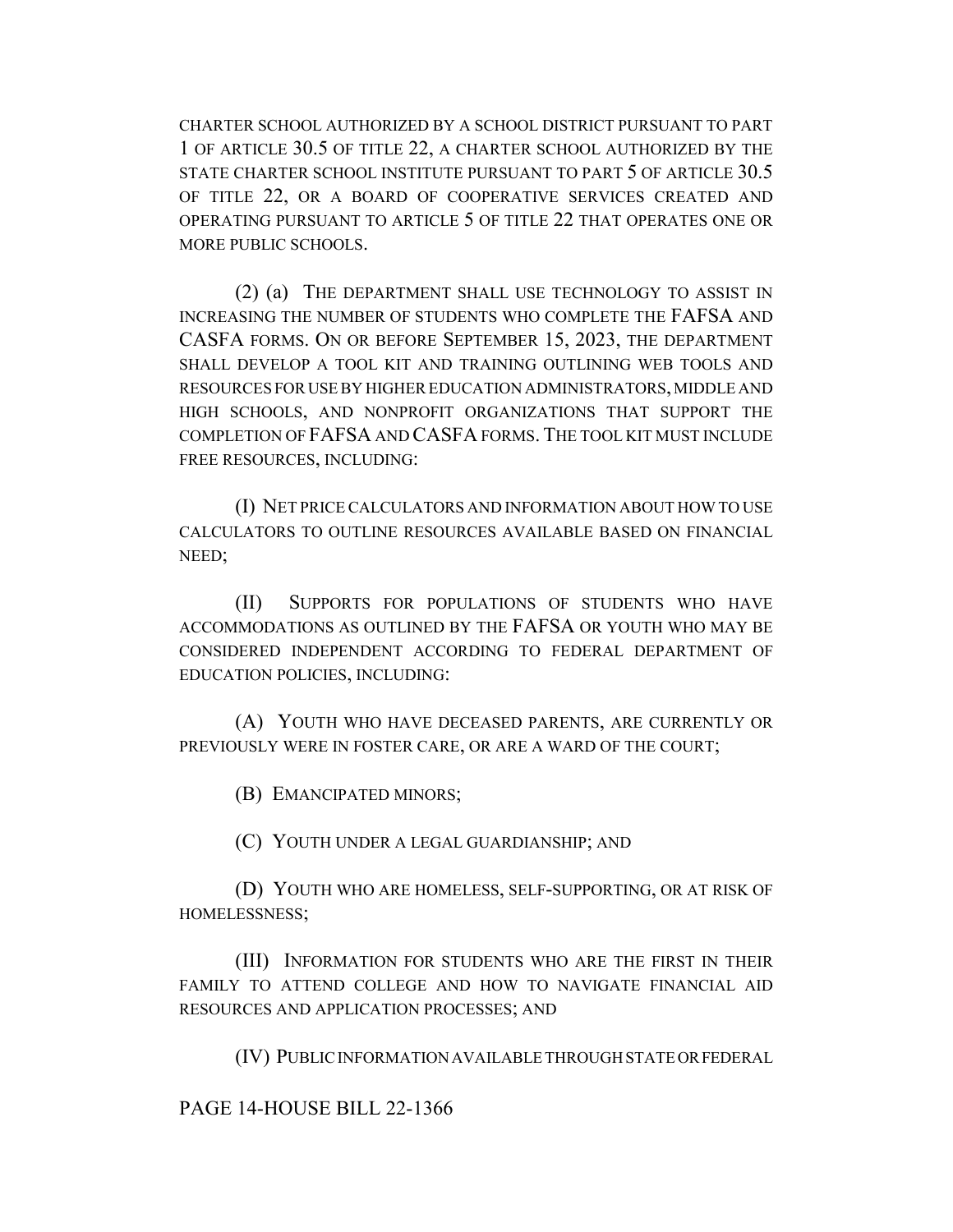ENTITIES.

(b) THE INFORMATION IN THE TOOL KIT MUST BE:

(I) OFFERED IN MULTIPLE LANGUAGES; AND

(II) UPDATED ANNUALLY FOR EDUCATORS AND NONPROFIT ORGANIZATIONS TO SUPPORT STUDENTS AND FAMILIES IN DEVELOPING INDIVIDUAL CAREER AND EDUCATION PLANS PURSUANT TO SECTIONS 22-32-109(1)(OO) AND 22-30.5-525 AND CAREER-CONNECTED STRATEGIES, SUCH AS WORK-BASED LEARNING IN SUPPORT OF FINANCIAL LITERACY EDUCATION AND COMPLETION OF THE FINANCIAL AID FORMS.

(c) THE DEPARTMENT SHOULD CONSIDER AVOIDING DUPLICATION OF EFFORTS BY LEVERAGING EXISTING RESOURCES IN CREATING THE TOOL KIT.

(3) NOTWITHSTANDING SECTION 24-1-136 (11)(a)(I), ON OR BEFORE OCTOBER 15, 2023, AND ON OR BEFORE OCTOBER 15 EACH YEAR THEREAFTER, THE DEPARTMENT SHALL SUBMIT TO THE EDUCATION COMMITTEES OF THE SENATE AND THE HOUSE OF REPRESENTATIVES, OR ANY SUCCESSOR COMMITTEES, A REPORT CONCERNING:

(a) THE STEPS THAT THE DEPARTMENT HAS MADE TO IMPROVE THE TOOL KIT;

(b) ANY RECOMMENDATIONS FOR LEGISLATIVE CHANGES NECESSARY TO IMPROVE FAFSA AND CASFA COMPLETION RATES;

(c) SUBJECT TO DATA AVAILABILITY AND DATA PRIVACY REQUIREMENTS, DATA INDICATING THE FAFSA AND CASFA COMPLETION RATES BY HIGH SCHOOL AND SCHOOL DISTRICT AND, WHERE AVAILABLE, DISAGGREGATED BY RACE, ETHNICITY, FIRST-GENERATION STATUS, AND PELL GRANT ELIGIBILITY FOR:

(I) ADULTS BY COUNTY; AND

(II) HIGH SCHOOLS AND SCHOOL DISTRICTS; AND

(d) OTHER INFORMATION AS DETERMINED BY THE DEPARTMENT OR PARTNER AGENCIES, INCLUDING, BUT NOT LIMITED TO, THE COLORADO

PAGE 15-HOUSE BILL 22-1366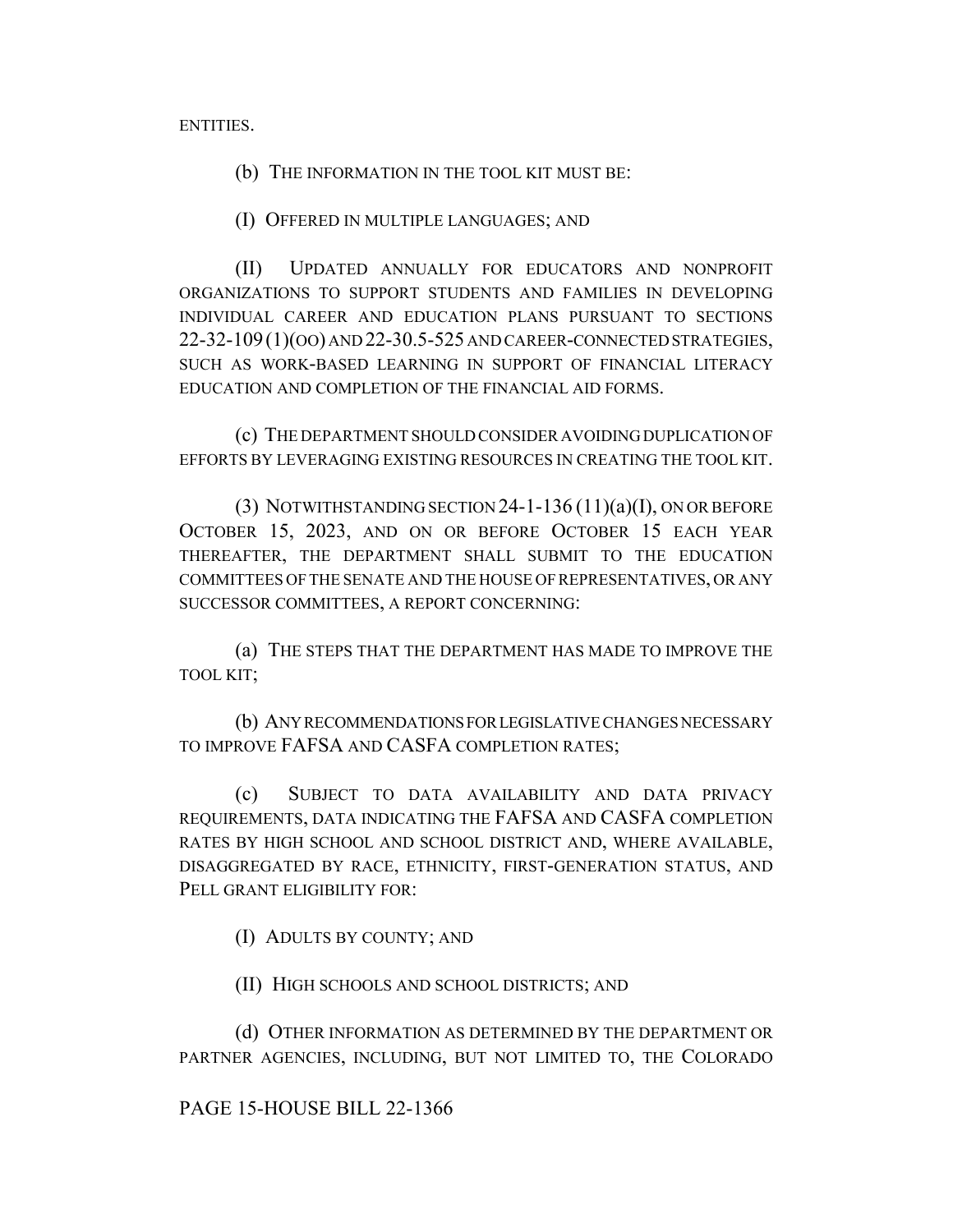DEPARTMENT OF EDUCATION, COLORADO WORKFORCE DEVELOPMENT COUNCIL,COLORADO DEPARTMENT OF LABOR AND EMPLOYMENT, OR OFFICE OF ECONOMIC DEVELOPMENT AND INTERNATIONAL TRADES IN SUPPORT OF COLORADO'S ECONOMIC AND JOB NEEDS.

(4) (a) THE DEPARTMENT SHALL MAKE IMPROVEMENTS TO ITS WEB-BASED FINANCIAL AID COMPLETION TOOL TO SUPPORT SCHOOLS AND SCHOOL DISTRICTS ACROSS COLORADO IN DETERMINING WHICH STUDENTS HAVE COMPETED FINANCIAL AID FORMS BY:

(I) UPDATING AND MODERNIZING THE COMPLETION TOOL WITH FEDERAL AND STATE FINANCIAL AID INFORMATION; AND

(II) DISPLAYING THE INFORMATION FOR FAFSA AND CASFA COMPLETION AND VERIFICATION STATUS ON A LOCAL LEVEL TO SHOW HOW MANY STUDENTS IN A HIGH SCHOOL HAVE COMPLETED AN APPLICATION FORM AND MAKE THE INFORMATION ACCESSIBLE BY SCHOOL OR DISTRICT ADMINISTRATORS IN ALIGNMENT WITH STATE DATA PRIVACY REGULATIONS AND REQUIREMENTS.

(b) FINANCIAL INFORMATION SHALL NOT BE SHARED IN THIS TOOL. THE TOOL MAY ONLY BE USED TO SHOW APPLICATION COMPLETION, PARTIAL COMPLETION, AND VERIFICATION STATUS.

(5) THE DEPARTMENT SHALL SUPPORT COLLEGE ACCESS ACTIVITIES BY:

(a) PROVIDING CAREER ADVISING ALIGNED WITH COLORADO'S CRITICAL INDUSTRY SHORTAGE AREAS;

(b) PROVIDING INFORMATION ABOUT DEGREE PROGRAMS IN ALIGNMENT WITH IN-DEMAND, HIGH-WAGE JOBS;

(c) PROVIDING INFORMATION ABOUT THE APPLICATION AND FINANCIAL AID PROCESSES ASSOCIATED WITH ACCESSING POSTSECONDARY EDUCATION;

(d) SUPPORTING STUDENTS AND FAMILIES IN COMPLETING FINANCIAL AID APPLICATIONS; AND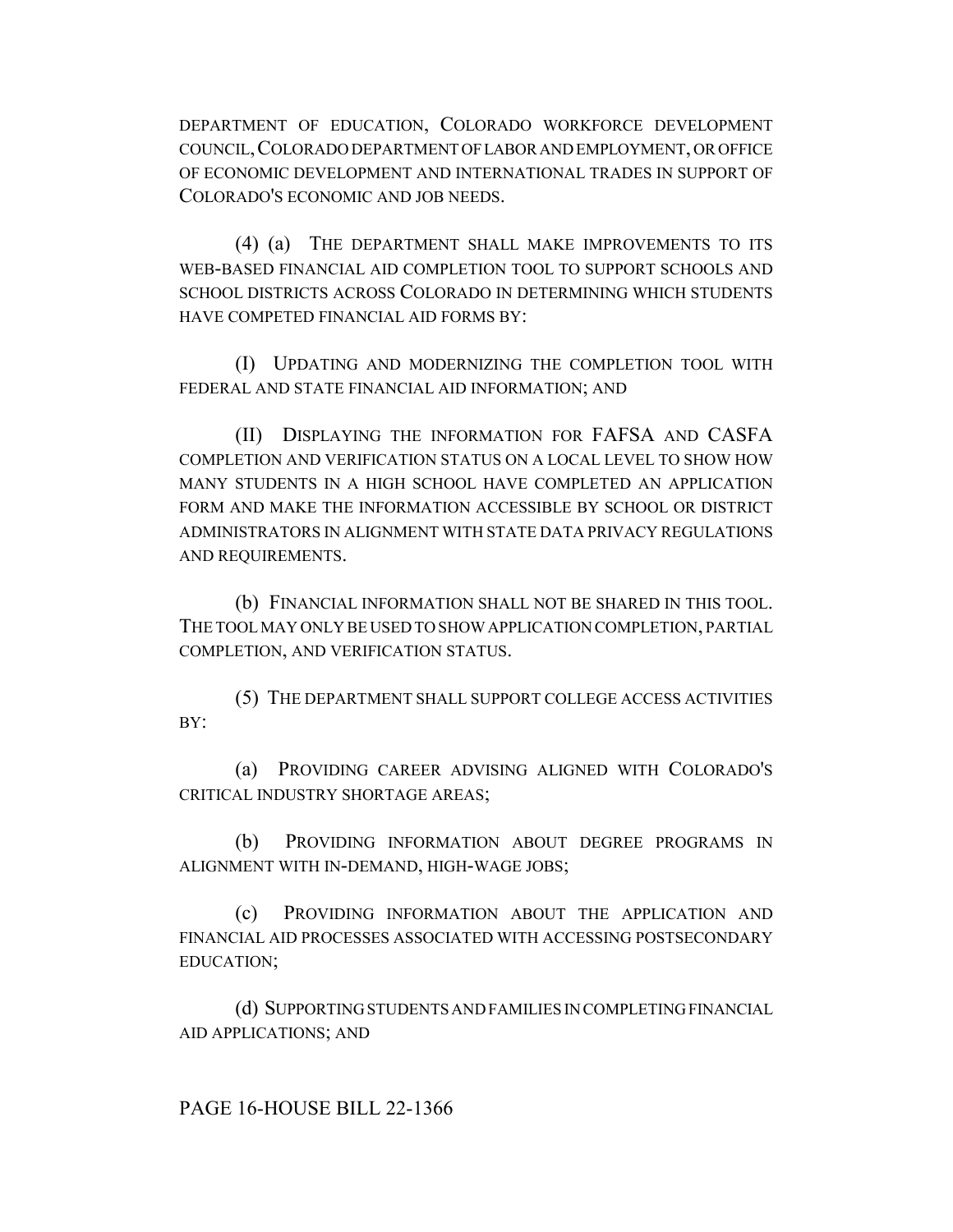(e) PROVIDING INFORMATION ASSOCIATED WITH RETURN-ON-INVESTMENT AND FINANCIAL LITERACY EDUCATION IN RELATION TO ADDITIONAL EDUCATION BEYOND HIGH SCHOOL, INCLUDING:

(I) DEGREE PROGRAMS;

(II) CREDENTIALS;

(III) APPRENTICESHIPS;

(IV) WORK-BASED LEARNING; AND

(V) SCHOLARSHIPS, GRANTS, AND OTHER FINANCIAL TOOLS TO SUPPORT POSTSECONDARY EDUCATION.

(6) FOR THE 2022-23 STATE FISCAL YEAR, THE GENERAL ASSEMBLY SHALL APPROPRIATE SIX HUNDRED EIGHTY THOUSAND DOLLARS FROM THE GENERAL FUND TO THE DEPARTMENT FOR THE PURPOSES OF THIS SECTION. ANY UNEXPENDED MONEY REMAINING AT THE END OF THE 2022-23 STATE FISCAL YEAR:

(a) DOES NOT REVERT TO THE GENERAL FUND OR ANY OTHER FUND;

(b) MAY BE USED BY THE DEPARTMENT IN SUBSEQUENT STATE FISCAL YEARS WITHOUT FURTHER APPROPRIATION; AND

(c) SHALL NOT BE USED FOR ANY OTHER PURPOSE OTHER THAN THE PURPOSES SET FORTH IN THIS SECTION.

**23-3.3-107. Improvements to CASFA - definitions - repeal.** (1) AS USED IN THIS SECTION, UNLESS THE CONTEXT OTHERWISE REQUIRES:

(a) "CASFA" MEANS THE COLORADO APPLICATION FOR STATE FINANCIAL AID.

(b) "DEPARTMENT" MEANS THE DEPARTMENT OF HIGHER EDUCATION.

(c) "FAFSA" MEANS THE FREE APPLICATION FOR FEDERAL STUDENT AID.

PAGE 17-HOUSE BILL 22-1366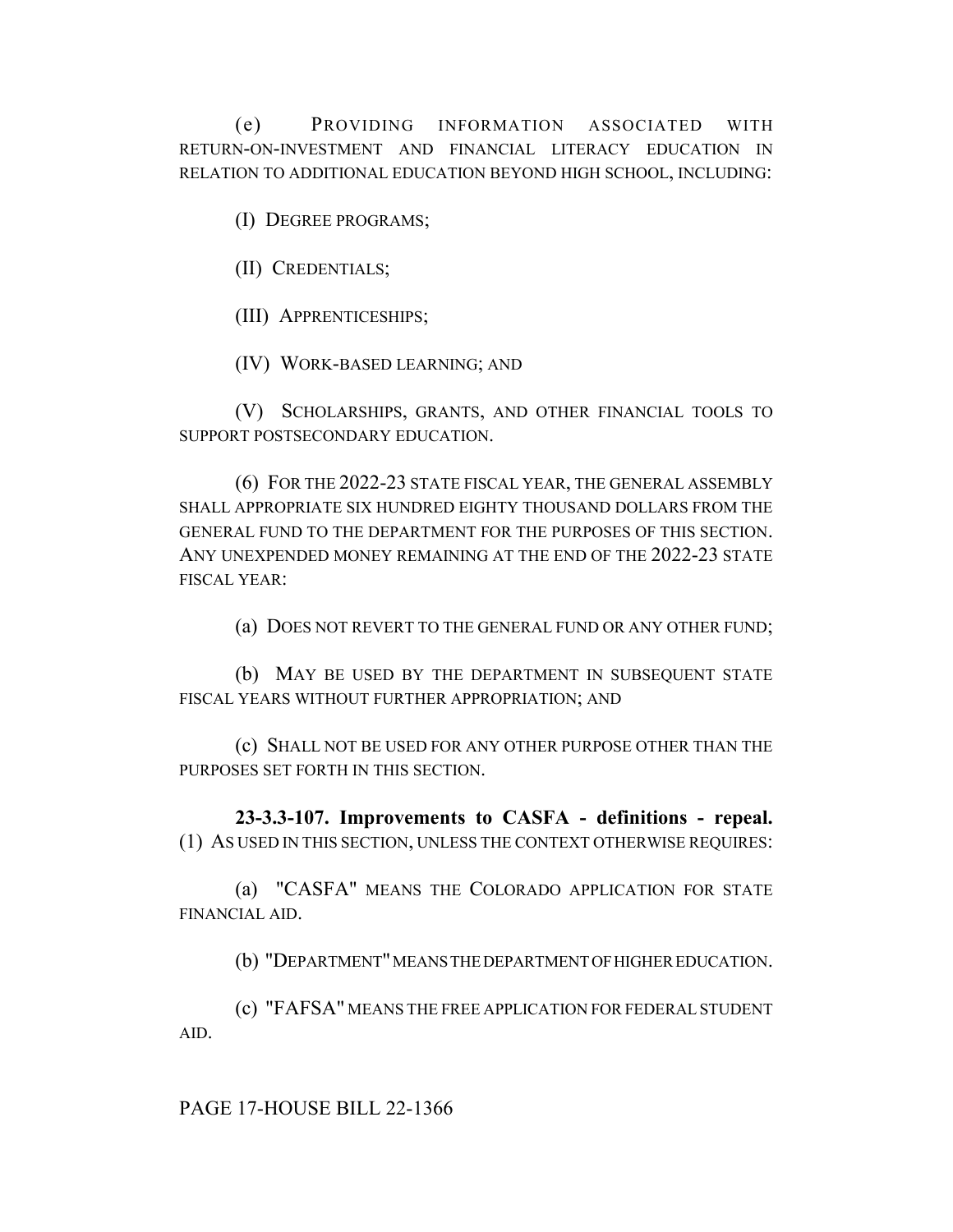(2) ON OR BEFORE JULY 1, 2024, THE DEPARTMENT SHALL MAKE THE FOLLOWING IMPROVEMENTS TO THE CASFA:

(a) IMPROVE THE ACCESSIBILITY AND EASE OF USE IN COMPLETING THE CASFA FORMS;

(b) IMPROVE THE FORM AND APPLICATION BY CONDUCTING FOCUS GROUPS AND CONSULTING ORGANIZATIONS SERVING CASFA-ELIGIBLE STUDENTS AND FAMILIES, INCLUDING STREAMLINING TO MIRROR MODERNIZATIONS IN THE FAFSA APPLICATION;

(c) ASSESSING THE EXISTING FUNCTIONALITY OF THE CASFA PROCESS, WEB TOOL, AND APPLICATION;

(d) IDENTIFYING AND IMPROVING WEBSITE FUNCTIONALITY; AND

(e) PROVIDING THE DEPARTMENT OF EDUCATION WITH SUPPORT FOR STUDENTS AND FAMILIES ON AN ONGOING CAPACITY.

(3) FOR THE 2022-23 STATE FISCAL YEAR, THE GENERAL ASSEMBLY SHALL APPROPRIATE THREE HUNDRED TWENTY THOUSAND DOLLARS FROM THE GENERAL FUND TO THE DEPARTMENT FOR THE PURPOSES OF THIS SECTION.ANY UNEXPENDED MONEY REMAINING AT THE END OF THE 2022-23 STATE FISCAL YEAR:

(a) DOES NOT REVERT TO THE GENERAL FUND OR ANY OTHER FUND;

(b) MAY BE USED BY THE DEPARTMENT IN SUBSEQUENT STATE FISCAL YEARS WITHOUT FURTHER APPROPRIATION; AND

(c) SHALL NOT BE USED FOR ANY OTHER PURPOSE OTHER THAN THE PURPOSES SET FORTH IN THIS SECTION.

(4) THIS SECTION IS REPEALED, EFFECTIVE JULY 1, 2025.

**SECTION 9. Appropriation.** (1) For the 2022-23 state fiscal year, \$1,625,000 is appropriated to the department of education. This appropriation is from the general fund. Any money appropriated in this subsection (1) not expended prior to July 1, 2023, is further appropriated to the department for the 2023-24 and 2024-25 state fiscal years for the same

PAGE 18-HOUSE BILL 22-1366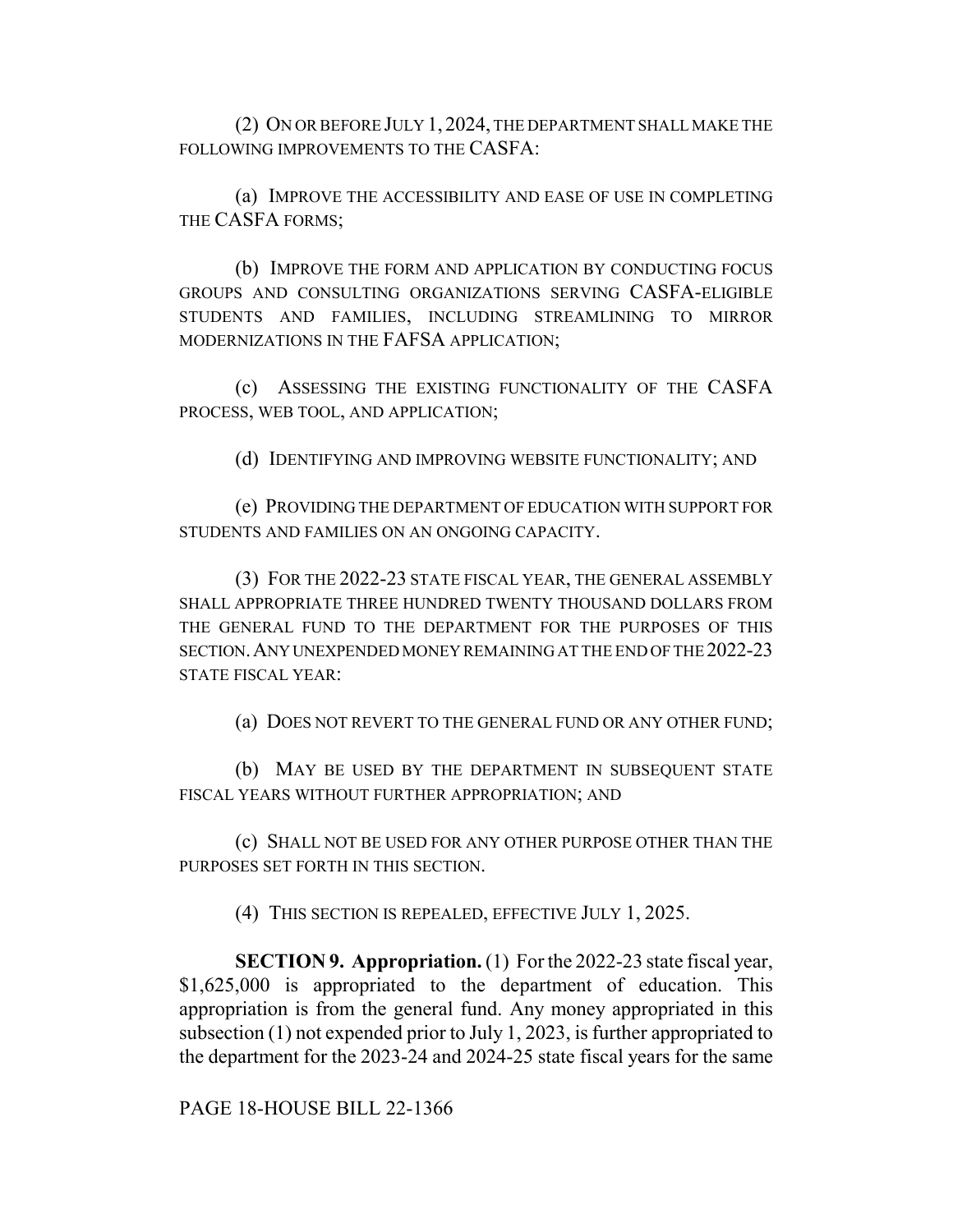purpose. To implement this act, the department may use this appropriation as follows:

(a) \$1,150,000 for the postsecondary, workforce, career, and education grant and readiness program, which amount is based on an assumption that the department will require an additional 0.9 FTE; and

(b) \$475,000 for financial aid training stipends and resource bank, which amount is based on an assumption that the department will require an additional 1.0 FTE.

(2) For the 2022-23 state fiscal year, \$1,000,000 is appropriated to the department of higher education. This appropriation is from the general fund. Any money appropriated in this subsection (2) not expended prior to July 1, 2023, is further appropriated to the department for the 2023-24 and 2024-25 state fiscal years for the same purpose. To implement this act, the department may use this appropriation as follows:

(a) \$680,000 for a financial aid toolkit, which amount is based on an assumption that the department will require an additional 2.0 FTE; and

(b) \$320,000 for financial aid assessment tool improvements, which amount is based on an assumption that the department will require an additional 1.0 FTE.

(3) For the 2022-23 state fiscal year, \$250,000 is appropriated to the department of higher education. This appropriation is from the general fund and is based on an assumption that the department will require an additional 2.0 FTE. To implement this act, the department may use this appropriation for Colorado commission on higher education and higher education special purpose program administration.

**SECTION 10. Safety clause.** The general assembly hereby finds,